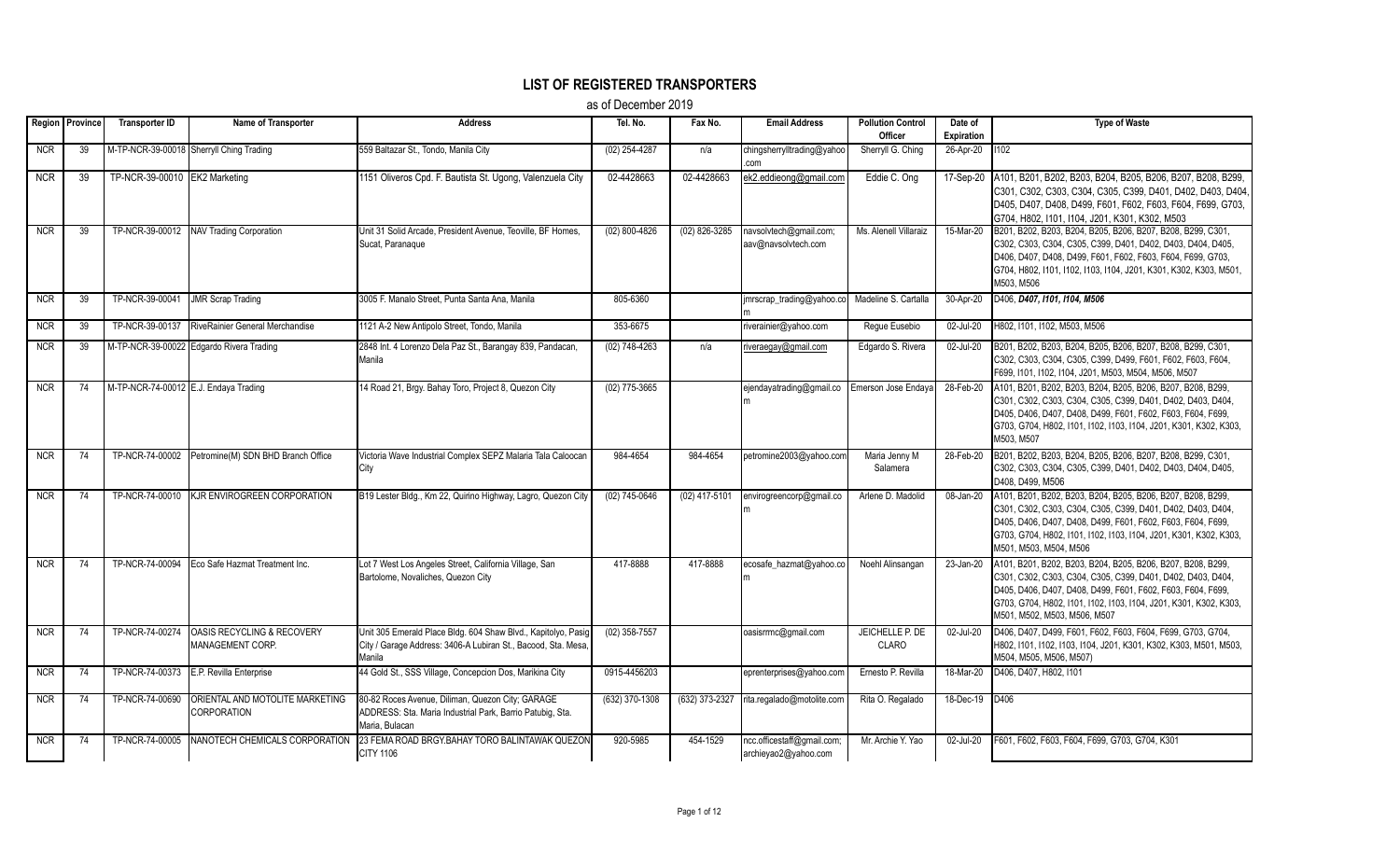|            | Region   Province | <b>Transporter ID</b>              | Name of Transporter                                                      | <b>Address</b>                                                                                                                                                                                                   | Tel. No.               | Fax No.         | <b>Email Address</b>                                        | <b>Pollution Control</b><br>Officer | Date of<br><b>Expiration</b> | <b>Type of Waste</b>                                                                                                                                                                                                                                                                                                                             |
|------------|-------------------|------------------------------------|--------------------------------------------------------------------------|------------------------------------------------------------------------------------------------------------------------------------------------------------------------------------------------------------------|------------------------|-----------------|-------------------------------------------------------------|-------------------------------------|------------------------------|--------------------------------------------------------------------------------------------------------------------------------------------------------------------------------------------------------------------------------------------------------------------------------------------------------------------------------------------------|
| <b>NCR</b> | 74                | TP-NCR-74-01106                    | <b>Titan Oil Products</b>                                                | #26 Aguho St. Proj. 3, Claro, Quezon City                                                                                                                                                                        | 9123651                | 4358113         | products@yahoo.com                                          | Armando I. Castro                   | 11-Oct-20                    | 1101                                                                                                                                                                                                                                                                                                                                             |
| <b>NCR</b> | 74                | TP-NCR-74-00299                    | Lite Xpress International, Inc.                                          | #21 Natib St., Brgy. Kaunlaran, Cubao, Quezon City                                                                                                                                                               | 410-3333 loc 220       | 654-9934        | chanubas@litexpress.com                                     | Cleford B. Hanubas                  | 08-Nov-20                    | M506                                                                                                                                                                                                                                                                                                                                             |
| <b>NCR</b> | 74                | M-TP-NCR-74-<br>00023              | RMC Oil & Ecosolutions                                                   | 8 Bonifacio St., Commonwealth Heights Subd.,<br>Commonwealth, Quezon City                                                                                                                                        | 0917-6721997           |                 | rmcecosolutions@gmail.c                                     | Jose Milos Alfonso I<br>Nadal       | 01-Aug-20   101, 1102        |                                                                                                                                                                                                                                                                                                                                                  |
| <b>NCR</b> | 74                | M-TP-NCR-74-00040 ANMR Trading     |                                                                          | No. 219 P. Dela Cruz St., San Bartolome, Novaliches, Quezon<br>City                                                                                                                                              | 276-8098               |                 | anmr.trading@anmr-ph.com                                    | Ronnel Rillo                        | 12-Dec-20                    | M506                                                                                                                                                                                                                                                                                                                                             |
| <b>NCR</b> | 75                | TP-NCR-75-00005                    | <b>RITETRACK ENVIRO SERVICES INC.</b>                                    | Business Address: Flr. L. Perez Bldg., Block 6 Lot 15, Rainbow<br>Village 5, Congressional Rd., Bagumbong, Caloocan City /<br>Garage Address: No. 23 Leyland St., Brixton Ville Subd.,<br>Camarin, Caloocan City | 4631004                | 4012586         | linoverdillo@yahoo.com                                      | Emmie A. Verdillo                   | 12-Mar-20                    | B201, B202, B203, B204, B205, B206, B207, B208, B299, C301,<br>C302, C303, C304, C305, C399, D401, D402, D403, D404, D405,<br>D406, D407, D408, D499, F601, F602, F603, F604, F699, G703,<br>G704, H802, I101, I102, I104, J201, K301, K302, K303, M501, M503,<br>M504, M505, M506, M507                                                         |
| <b>NCR</b> | 75                |                                    | TP-NCR-75-00015 JM ECOTECH SOLUTIONS CO.                                 | 168 Gen. Luis St., Brgy. Kaybiga, Caloocan City                                                                                                                                                                  | $(02)$ 936-4632        | $(02)$ 936-2317 | docs@jmecotech.com;<br>sales@jmecotech.com                  | Jo Albin C. Nery                    | 30-Aug-20                    | B201, B202, B203, B204, B205, B206, B207, B208, B299, C301,<br>C302, C303, C304, C305, C399, D401, D402, D403, D404, D405,<br>D406, D407, D408, D499, F601, F602, F603, F604, F699, G703,<br>G704, I101, I104, J201, K301, K302, K303, M503                                                                                                      |
| <b>NCR</b> | 75                | TP-NCR-75-00351                    | <b>GTBH Enterprises</b>                                                  | 6057 Del Mundo St., Ugong, Valenzuela City                                                                                                                                                                       | 0967-2401293           |                 | galimonsone@yahoo.com                                       | Galicano T Bacav                    | 12-Dec-20                    | D406, D407, H802, I101, I104, J201                                                                                                                                                                                                                                                                                                               |
| NCR        | 75                | TP-NCR-75-00001                    | Marpila Trading                                                          | 22-I Maysan Rd., Malinta, Valenzuela City                                                                                                                                                                        | 298-3582               |                 | marpilatrading02@gmail.c<br>nm.                             | Mary Jane S. Dela<br>Peña           | 02-Aug-20                    | H802, I101, I102, I103, I104, M503, M507                                                                                                                                                                                                                                                                                                         |
| <b>NCR</b> | 75                | TP-NCR-75-000191                   | Goldson Green Solutions, Inc.                                            | 888 Pinagbayanan St., Brgy. Lingunan, Valenzuela City                                                                                                                                                            | $(02)$ 277-1175        |                 | qoldsongreen@yahoo.com                                      | Louie Czar F. Artillero             | 17-Sep-20                    | D <sub>499</sub>                                                                                                                                                                                                                                                                                                                                 |
| <b>NCR</b> | 75                |                                    | M-TP-NCR-75-00015 Mr. Trustbin Environmental and Maintenance<br>Services | 483 Manotok Compound, Tullahan Road, Sta. Quiteria, Brgy.<br>162, District 1, Caloocan City                                                                                                                      | 0977-0492567           |                 | mrtrustbin@gmail.com                                        | Eufronio C. Ullero                  | 15-Mar-20                    | M501, M503                                                                                                                                                                                                                                                                                                                                       |
| <b>NCR</b> | 75                |                                    | M-TP-NCR-75-00038 Katipunan Metals Corporation                           | Victoria Wave Ltd., Special Economic Zone, Brgy. 186,<br>Caloocan City                                                                                                                                           | 983-5040               | 983-5039        | katipunanmetalscorp@yaho<br>p.com                           | Eugene L. Urbano                    | 12-Dec-20                    | 1104                                                                                                                                                                                                                                                                                                                                             |
| <b>NCR</b> | 75                |                                    | M-TP-NCR-75-00039 COPI International, Inc.                               | 4372 C.E.F. Cuadra St., Ugong, Valenzueal City                                                                                                                                                                   | 244-6472               |                 | qoomwoo@gmail.com                                           | Noel N. Tolentino                   | $09-Dec-20$                  | 1102                                                                                                                                                                                                                                                                                                                                             |
| <b>NCR</b> | 76                | TP-NCR-76-00001                    | Udenna Environmental Services, Inc.                                      | 4 Sta. Maria Drive, Sta. Maria Industrial Estate, Bagumbayan.<br><b>Taguig City</b>                                                                                                                              | $(02)$ 551-7235        | n/a             | adrian.borebor@udenna.ph                                    | Adrian S. Borebor                   | 13-Jun-20                    | A101, B201, B202, B203, B204, B205, B206, B207, B208, B299,<br>C301, C302, C303, C304, C305, C399, D401, D402, D403, D404,<br>D405, D406, D407, D408, D499, E501, E502, E503, E599, F601,<br>F602, F603, F604, F699, G703, G704, H802, I101, I102, I103, I104,<br>J201, K301, K302, K303, L401,L402, M501, M502, M503, M504,<br>M505, M506, M507 |
| <b>NCR</b> | 76                | TP-NCR-76-00002                    | <b>HAZARD WASTE MANAGEMENT</b><br><b>SERVICES</b>                        | 165 Isagani st. Rizal Village Alabang Muntinlupa City                                                                                                                                                            | 7889339 / 8420612      | 8420612         | hazardwaste2002@yahoo.c<br>lom.ph                           | Fernando S. Arevalo                 | 23-Jan-20                    | A101, B201, B202, B203, B204, B205, B206, B207, B208, B299,<br>C301, C302, C303, C304, C305, C399, D401, D402, D403, D404,<br>D405, D406, D407, D408, D499, F601, F602, F603, F604, F699,<br>G703, G704, I101, I102, I103, I104, J201, K301, K302, K303, M503                                                                                    |
| <b>NCR</b> | 76                | TP-NCR-76-00017 A. Sevidal Trading |                                                                          | Block 1 Lot 12 Saint Urcising St., Saint Joseph Subd.<br>Pulanglupa Dos, Las Piñas City                                                                                                                          | 874-0169; 872-<br>5330 | 874-0250        | asevidaltrading@gmail.co<br>anastacia.sevidal@yahoo.<br>com | Marilyn C. Catalan                  | 28-Nov-20                    | A101, B201, B202, B203, B204, B205, B206, B207, B208, B299,<br>C301, C302, C303, C304, C305, C399, D406, D407, D408, D499,<br>E501, E502, F601, F602, F603, F604, F699, G703, G704, H802,<br>1101, 1102, 1103, 1104, J201, K301, K302, K303, L401, M503,<br>M504, M506                                                                           |
| <b>NCR</b> | 76                |                                    | TP-NCR-76-00030 Myra A. Osbuna Transport Services                        | No. 5 Puerto Azul St., Camella Homes 4, Poblacion, Muntinlupa<br>City                                                                                                                                            | 850-3302               | 850-3302        | obsuna.mao@yahoo.com.p                                      | Myra A. Obsuna                      | 12-Dec-20                    | B201, B202, B203, B204, B205, B206, B207, B208, B299, C301,<br>C302, C303, C304, C305, C399, D401, D402, D403, D404, D405,<br>D406, D407, D408, D499, F601, F602, F603, F604, F699, G703,<br>G704, H802, I101, I102, I103, I104, J201, L401, M501, M503                                                                                          |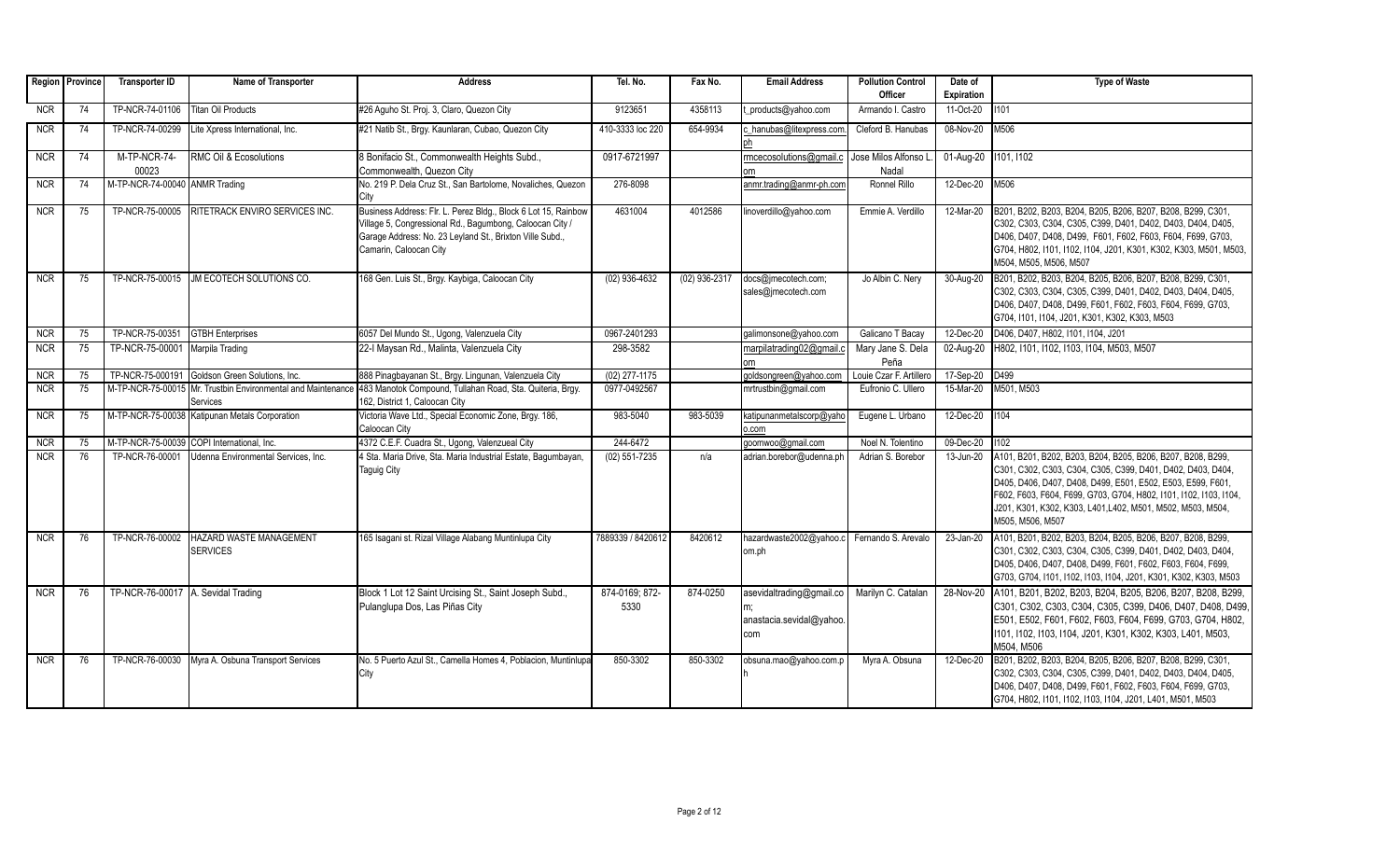|              | Region Province | <b>Transporter ID</b> | Name of Transporter                              | <b>Address</b>                                             | Tel. No.            | Fax No.        | <b>Email Address</b>                             | <b>Pollution Control</b> | Date of    | <b>Type of Waste</b>                                                                                                             |
|--------------|-----------------|-----------------------|--------------------------------------------------|------------------------------------------------------------|---------------------|----------------|--------------------------------------------------|--------------------------|------------|----------------------------------------------------------------------------------------------------------------------------------|
|              |                 |                       |                                                  |                                                            |                     |                |                                                  | Officer                  | Expiration |                                                                                                                                  |
| <b>NCR</b>   | 76              | TP-NCR-76-00263       | <b>KLAD SANITATION SERVICES</b>                  | Blk 3 Lot 18 Job st. BF Martinville Las Pinas City         | 463-0508: 514-1363  |                | info@kladsanitation.com.ph                       | Christopher C. Aliman    | 11-Apr-20  | B201, B202, B203, B204, B205, B206, B207, B208, B299, C301,                                                                      |
|              |                 |                       |                                                  |                                                            |                     |                |                                                  |                          |            | C302, C303, C304, C305, C399, D401, D402, D403, D404, D405,                                                                      |
|              |                 |                       |                                                  |                                                            |                     |                |                                                  |                          |            | D407, D408, D499, F601, F602, F603, F604, F699, G703, G704,                                                                      |
|              |                 |                       |                                                  |                                                            |                     |                |                                                  |                          |            | H802, I101, I102, I103, I104, J201, K301, K302, K303, M501, M503,                                                                |
|              |                 |                       |                                                  |                                                            |                     |                |                                                  |                          |            | M506                                                                                                                             |
| <b>NCR</b>   | 76              |                       | M-TP-NCR-76-00032 Microsphere System Technology  | #53-B Acacia Street, Cembo, Makati City                    | 275-0271            | 260-0878       | mst.rmdeguzman@yahoo.c                           | Remedios M. De           | 17-Sep-20  | D406, D407, M506                                                                                                                 |
|              |                 |                       |                                                  |                                                            |                     |                | om.ph                                            | Guzman                   |            |                                                                                                                                  |
|              | 28              | M-TP-R1-28-00005      | <b>JMB</b> Trading                               | T. Alonzo St., Brgy. 26, Laoag City, Ilocos Norte          | 0998-1593169        |                | bueno.edgard@yahoo.com                           | Edgard A. Bueno          | 09-Dec-20  | 1101                                                                                                                             |
|              | 55              | TP-R1-55-00002        | Servo-Treat Philippines, Incorporated            | Brgy. Pinmaludpod, Urdaneta City, Pangasinan               | 0917-8058448        |                | servotreat_phils@yahoo.co Alicia M. Boqueco, Eva |                          | 02-Aug-20  | A101, B201, B202, B203, B204, B205, B206, B207, B208, B299,                                                                      |
|              |                 |                       |                                                  |                                                            |                     |                |                                                  | M. Saqkal                |            | C301, C302, C303, C304, C305, C399, D401, D403, D404, D405,<br>D406, D407, D408, D499, F601, F602, F603, F604, F699, G703,       |
|              |                 |                       |                                                  |                                                            |                     |                |                                                  |                          |            | G704, H802, I101, I102, I104, J201, K301, K302, K303, M501, M503,                                                                |
|              |                 |                       |                                                  |                                                            |                     |                |                                                  |                          |            | M506                                                                                                                             |
| 3            | 8               | TP-R3-08-00001        | Qualitek-Delta Philippines, Inc.                 | Phase 1, Qualitek Avenue (1st Ave.), The Freeport Area of  | (047) 935-5608      | None           | jainas@qualitek.com                              | Jaina B. Santillan       |            | D406, D499                                                                                                                       |
|              |                 |                       |                                                  | Bataan. Mariveles. Bataan                                  |                     |                |                                                  |                          | 30-Apr-20  |                                                                                                                                  |
| 3            | 8               | TP-R3-08-00005        | Shinten Philippines, Co. Inc.                    | G/F SFB 1, Luzon Ave., Freeport Area of Bataan, Mariveles, | (047) 935-6458      |                | (047) 935-4148 shinten.bataan@gmail.com          | Cecille C. Reyes         | 12-Dec-20  | M506                                                                                                                             |
|              |                 |                       |                                                  | Bataan                                                     |                     |                |                                                  |                          |            |                                                                                                                                  |
| 3            | 8               | TP-R3-08-00009        | <b>ADL Waste Management</b>                      | Sitio Binasak, Brgy. Mabiga, Hermosa, Bataan 2111          | $(047)$ 250-0385    | (047) 250-0385 | adlwastemanagement@yah Ria Angelica Hermoso      |                          | 17-Sep-20  | A101, B201, B202, B203, B204, B205, B206, B207, B208, B299,                                                                      |
|              |                 |                       |                                                  |                                                            |                     |                | oo.com.ph                                        | Lazaro                   |            | C301, C302, C303, C304, C305, C399, D401, D403, D404, D405,                                                                      |
|              |                 |                       |                                                  |                                                            |                     |                |                                                  |                          |            | D406, D407, D408, D499, F601, F602, F603, F604, F699, G703,                                                                      |
|              |                 |                       |                                                  |                                                            |                     |                |                                                  |                          |            | G704, H802, I101, I102, I103, I104, J201, K301, K302, K303, M503,                                                                |
|              |                 |                       |                                                  |                                                            |                     |                |                                                  |                          |            | M506, M507                                                                                                                       |
| 3            | 14              |                       | M-TP-R3-14-00003 Envirocare Mgt. Precision. Inc. | 53 C Mercado St., Poblacion, Guiguinto, Bulacan            | (02) 242-9810       |                | (02) 242-9810 loc. info@envirocare.ph            | Ma. Cristina T. Daculan  | 17-Sep-20  | A101, B201, B202, B203, B204, B205, B206, B207, B208, B299,                                                                      |
|              |                 |                       |                                                  |                                                            |                     | 106            |                                                  |                          |            | C301, C302, C303, C304, C305, C399, D401, D402, D403, D404.                                                                      |
|              |                 |                       |                                                  |                                                            |                     |                |                                                  |                          |            | D405, D407, D408, D499, E501, E502, E503, E599, F601, F602,                                                                      |
|              |                 |                       |                                                  |                                                            |                     |                |                                                  |                          |            | F603, F604, F699, G703, G704, H802, I101, I102, I103, I104, J201,<br>K301, K302, K303, L404, M501, M502, M503, M504, M505, M506, |
|              |                 |                       |                                                  |                                                            |                     |                |                                                  |                          |            | M507                                                                                                                             |
| 3            | 14              |                       | M-TP-R3-14-00007 Globecare Services, Inc.        | Office Address: Rm 205 Midway Court Bldg., 241 EDSA,       | (02) 724 91 66; 722 | (02) 725 74 87 | info@globecareservices.co                        | Joanne Bartolome         | 16-Jan-20  | L404, M502                                                                                                                       |
|              |                 |                       |                                                  | Mandaluyong City; Garage Address: Lot 2 Block 2 Grand      | 40 30               |                |                                                  |                          |            |                                                                                                                                  |
|              |                 |                       |                                                  | Industrial Estate, Plaridel, Bulacan                       |                     |                |                                                  |                          |            |                                                                                                                                  |
| 3            | 14              |                       | M-TP-R3-14-00010 Cleanvironment Waste Management | 126 Poblacion, Brgy. Bigte, Norzagaray, Bulacan            | 0939-9192162        |                | max itchon@yahoo.com                             | Aaron Solatorio          | 14-Feb-20  | H802, K301, K302, K303                                                                                                           |
|              |                 |                       | Services, Inc.                                   |                                                            |                     |                |                                                  |                          |            |                                                                                                                                  |
|              |                 |                       |                                                  |                                                            |                     |                |                                                  |                          |            |                                                                                                                                  |
|              |                 |                       |                                                  |                                                            |                     |                |                                                  |                          |            |                                                                                                                                  |
| 3            | 14              |                       | M-TP-R3-14-00016 Golden Pearl Mixed Enterprises  | #1388 Bukid St., Brgy. Sta. Cruz, Sta. Maria, Bulacan      | 0928-4115877        |                | arielsegovia025@gmail.com                        | Ariel P. Segovia         | 11-Mar-20  | 1101. 1102. 1103. 1104                                                                                                           |
|              |                 |                       |                                                  |                                                            |                     |                |                                                  |                          |            |                                                                                                                                  |
| $\mathbf{3}$ | 14              | M-TP-R3-14-00017      | Redava Movers Enterprise                         | Block 1 Lot 8, Phase 1, Dolmar Golden Hills, Loma de Gato, | 0923-1685396        |                | redavamoversenterprise@g                         | Roselyn A. Tabunda       | 11-Apr-20  | B201, B202, B203, B204, B205, B206, B207, B208, B299, C301,                                                                      |
|              |                 |                       |                                                  | Marilao, Bulacan                                           |                     |                | mail.com                                         |                          |            | C302, C303, C304, C305, C399, F601, F602, F603, F604, F699,                                                                      |
|              |                 |                       |                                                  |                                                            |                     |                |                                                  |                          |            | G703, G704, H802, I101, I102, I103, I104, J201, M503, M506                                                                       |
| $\mathbf{3}$ | 14              | M-TP-R3-14-00019      | RMS Petroleum Technology and Waste               | 0822 Brgy. Sta. Rosa 1, Marilao, Bulacan                   | (02) 710-5660       | none           | rmspetroleumtechnology@g                         | Joanne Marie M.          | 30-Apr-20  | B201, B202, B203, B204, B205, B206, B207, B208, B299, C301,                                                                      |
|              |                 |                       | Management Corporation (formerly Arnielle        |                                                            |                     |                | mail.com                                         | Arribas                  |            | C302, C303, C304, C305, C399, D401, D402, D403, D404, D405,                                                                      |
|              |                 |                       | Trading)                                         |                                                            |                     |                |                                                  |                          |            | D408, D499, E599, F601, F602, F603, F604, F699, G703, G704,                                                                      |
|              |                 |                       |                                                  |                                                            |                     |                |                                                  |                          |            | H802, I101, I102, I103, I104, J201, K301, K302, K303, L402, M501,                                                                |
|              |                 |                       |                                                  |                                                            |                     |                |                                                  |                          |            | M503, M504, M506                                                                                                                 |
| 3            | 14              | TP-R3-14-00001        | Holcim Philippines Inc.                          | Bo. Matictic, Norzagaray Bulacan                           | (02) 465-9585 loc.  |                | frederic.vallat@geocycle.co                      | Mark Anthony C.          | 08-Feb-20  | D499, F601, F602, F603, F604, F699, G704, H802, I101, I102, I103,                                                                |
|              |                 |                       |                                                  |                                                            | 833                 |                | m                                                | Torres                   |            | 1104, J201, K301, M503, M504, M505                                                                                               |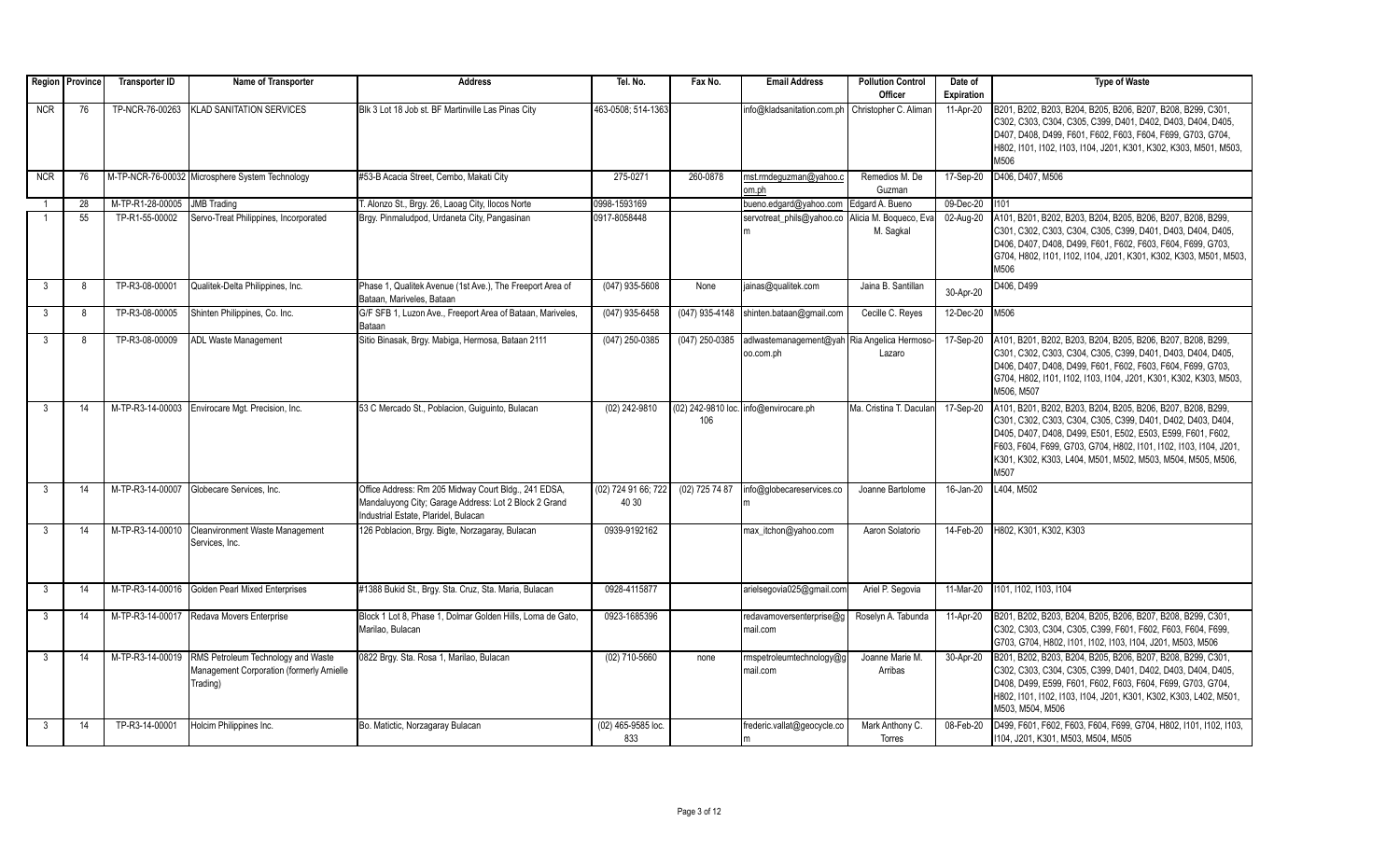|                | Region Province | <b>Transporter ID</b> | Name of Transporter                                  | <b>Address</b>                                                                         | Tel. No.                               | Fax No.         | <b>Email Address</b>                             | <b>Pollution Control</b>                  | Date of           | <b>Type of Waste</b>                                                                                                                                                                                                                                                                                                   |
|----------------|-----------------|-----------------------|------------------------------------------------------|----------------------------------------------------------------------------------------|----------------------------------------|-----------------|--------------------------------------------------|-------------------------------------------|-------------------|------------------------------------------------------------------------------------------------------------------------------------------------------------------------------------------------------------------------------------------------------------------------------------------------------------------------|
|                |                 |                       |                                                      |                                                                                        |                                        |                 |                                                  | Officer                                   | <b>Expiration</b> |                                                                                                                                                                                                                                                                                                                        |
| 3              | 14              | TP-R3-14-00008        | <b>ICZS TRADING</b>                                  | Warehouse 316, Brgy. Sulucan, Bocaue, Bulacan                                          | $(02)$ 261-4205                        |                 | litazafra@yahoo.com;<br>litazafra14@gmail.com    | Carmelita F. Zafra /<br>Ofelia E. Fuentes | 27-Sep-20         | A101, B201, B202, B203, B204, B205, B206, B207, B208, B299,<br>C301, C302, C303, C304, C305, C399, D401, D402, D403, D404,<br>D405, D406, D407, D408, D499, E501, E502, E503, E599, F601,<br>F602, F603, F604, F699, G703, G704, H802, I101, I102, I103, I104,<br>J201, K301, K302, K303, L401, L402, M503, M506       |
| 3              | 14              | TP-R3-14-00010        | ECOLOGY SPECIALIST, INC.                             | Km.58 Cagayan Valley Road, Barangay San Roque, San<br>Rafael, Bulacan                  | 948-4582                               | 736-9187        | ecologyspecialist@yahoo.c ELENA T. CABANTOG      |                                           | 30-Apr-20         | D406, D407, G703, G704, I101, I102, I103, I104, J201, M501, M507                                                                                                                                                                                                                                                       |
| -3             | 14              | TP-R3-14-00012        | Genetron International Marketing                     | 425 Tubaw Street, Barangay Sulucan, Angat, Bulacan                                     | (02) 372-3715; 412-<br>7900            | $(02)$ 374-6896 | genetron admin@genetroni<br>m.com                | Joanna Danella A Cruz                     | 18-Dec-20         | C301, C302, C303, C304, C305, C399, D406, D407, D499, F601,<br>F602, F603, F604, F699, G703, G704, H802, I101, I102, I103, I104,<br>J201, L401, L402, M502                                                                                                                                                             |
| 3              | 14              | TP-R3-14-00013        | <b>Gulf Oil Petroleum Products</b>                   | Sitio Balanga, Siling Bata, Pandi, Bulacan                                             | 044-8150058                            |                 | qulfoil2000@yahoo.com                            | Benjie Razalan                            | 28-Feb-20         | 1101.1102.1103.1104.J201                                                                                                                                                                                                                                                                                               |
| $\overline{3}$ | 14              | TP-R3-14-00021        | ALL WASTE SERVICES. INC.                             | Km 32 McArthur Highway, Tuktukan, Guiguinto, Bulacan                                   | (044) 794 2669                         | (044) 794 2668  | pco@aws.ph                                       | Rowena Ayson                              | 12-Dec-20         | A101, B201, B202, B203, B204, B205, B206, B207, B208, B299,<br>C301, C302, C303, C304, C305, C399, D401, D402, D403, D404,<br>D405, D406, D407, D408, D499, E501, E502, E503, E599, F601,<br>F602, F603, F604, F699, G703, G704, H802, I101, I102, I104, J201,<br>K301, K302, K303, L402, M501, M502, M503, M504, M506 |
| 3              | 14              | TP-R3-14-00029        | Far East Fuel Corporation                            | 888 Purok 5, Irabagon St., Brgy. Anyatam, San Ildefonso,<br>Bulacan                    | $(02)$ 366-9072                        |                 | fareastfuel@gmail.com                            | Merlin Dela Paz                           | 18-Dec-19         | B201, B202, B203, B204, B205, B206, B207, B208, B299, C301,<br>C302, C303, C304, C305, C399, D401, D402, D403, D404, D405,<br>D406, D407, D408, D499, F601, F602, F603, F604, F699, G703,<br>G704, H802, I101, I102, I103, I104, J201, K301, K302, K303, M501,<br>M503, M504, M506                                     |
| 3              | 14              | TP-R3-14-00030        | AD Bitales General Merchandise                       | B11 L1 Diamond Crest Village, Brgy. San Miguel, City of San<br>Jose del Monte, Bulacan | 0943-2756568                           |                 | jayarbitales@gmail.com                           | Jay-Ar Bitales                            | 06-Feb-20         | 1101                                                                                                                                                                                                                                                                                                                   |
| $\mathbf{3}$   | 14              | TP-R3-14-00047        | Greenergie Corporation                               | Esguerra St., Brgy Longos, Pulilan Bulacan                                             | 044-892-0475                           |                 | greenergiecorp@gmail.com                         | Greg V. Batingana/<br>Mark Cyrel Castro   |                   | 21-May-20 H802, I102, I103                                                                                                                                                                                                                                                                                             |
| -3             | 14              | TP-R3-14-00048        | <b>TOTAL ORGANIC ENVIRONMENTAL</b><br>SOLUTIONS INC. | Esquerra St., Brgy Longos, Pulilan Bulacan                                             | 044-892-0475                           |                 | totaloesinc@gmail.com;<br>melbamangabat@ymail.co | Melba M. Mangabat                         | 29-Mar-20         | H802, I102, I103, M501, M507                                                                                                                                                                                                                                                                                           |
| $\mathbf{3}$   | 14              | TP-R3-14-00105        | StrongKart Waste Management                          | 965 Brgy. Malibo Matanda, Pandi, Bulacan                                               | $(02) 533 - 2404$                      | $(02)$ 533-2404 | strongkart@gmail.com                             | Melissa N. Caranzo                        | $23$ -Jan-20      | 1101.1102                                                                                                                                                                                                                                                                                                              |
| 3              | 14              | TP-R3-14-00118        | Myrr Ve General Merchandise                          | Dilaen, Masalipit, San Miquel, Bulacan                                                 | 0906-8854311                           |                 | myrr.ve@gmail.com                                | Lily Garcia                               | 12-Dec-20         | D407, H802, I101, I102, I104                                                                                                                                                                                                                                                                                           |
| $\mathbf{3}$   | 14              | TP-R3-14-00166        | <b>DCH Ecogreen Solutions</b>                        | No. 29 R. Nicolas Sr. St., Poblacion, Sta. Maria, Bulacan                              | $(044)$ 913-6193                       |                 | dch.ecogreensolutions@gm<br>ail.com              | Riichi B. Chua                            | 08-Nov-20         | A101, B201, B202, B203, B204, B205, B206, B207, B208, B299,<br>C301, C302, C303, C304, C305, C399, D401, D402, D403, D404,<br>D405, D406, D407, D408, D499, F601, F602, F603, F604, F699,<br>G703, G704, H802, I101, I102, I103, I104, J201, K301, K302, K303,<br>L401, L402, M501, M502, M503, M504, M506, M507       |
| 3              | 14              | TP-R3-14-00019        | COLUMBIAN PETROLEUM PRODUCTS<br><b>TRADING</b>       | Blk 02 Lot 17 Marilao Industrial Park, Brgy. Mahabang Parang,<br>Sta. Maria, Bulacan   | $(02) 806 - 2180$                      | (02) 806-2180   | columbian_petroleum@yah<br>00.com                | Jhon Joseph Baccay                        | 02-Jul-20         | 1101. 1102. 1104                                                                                                                                                                                                                                                                                                       |
| 3              | 14              | TP-R3-14-00004        | <b>Nacuman Incorporated</b>                          | Sitio Tiakad, Brgy. San Mateo, Norzagaray, Bulacan                                     | $(02)$ 573-7710                        | (02) 573-7710   | info wacuman@vahoo.com                           | Arnel C. Mendoza                          | 15-Aua-20         | K301, K302, K303, M501, M502, M503                                                                                                                                                                                                                                                                                     |
| 3              | 14              | TP-R3-14-00031        | Asia United Oil Industry Corp.                       | Muralla St., Iba, Meycauayan, Bulacan                                                  | $(044) 764 -$<br>9525/0926670-<br>8114 |                 | asiauoi@yhoo.com.ph                              | Jeralph A. Notarte                        | 27-Aug-20         | B201, B202, B203, B204, B205, B206, B207, B208, B299, C301,<br>C302, C303, C304, C305, C399, D401, D402, D403, D404, D405,<br>D406, D407, D408, D499, F601, F602, F603, F604, F699, G703,<br>G704, H802, I101, I102, I104, J201, K301, K302, K303, M503                                                                |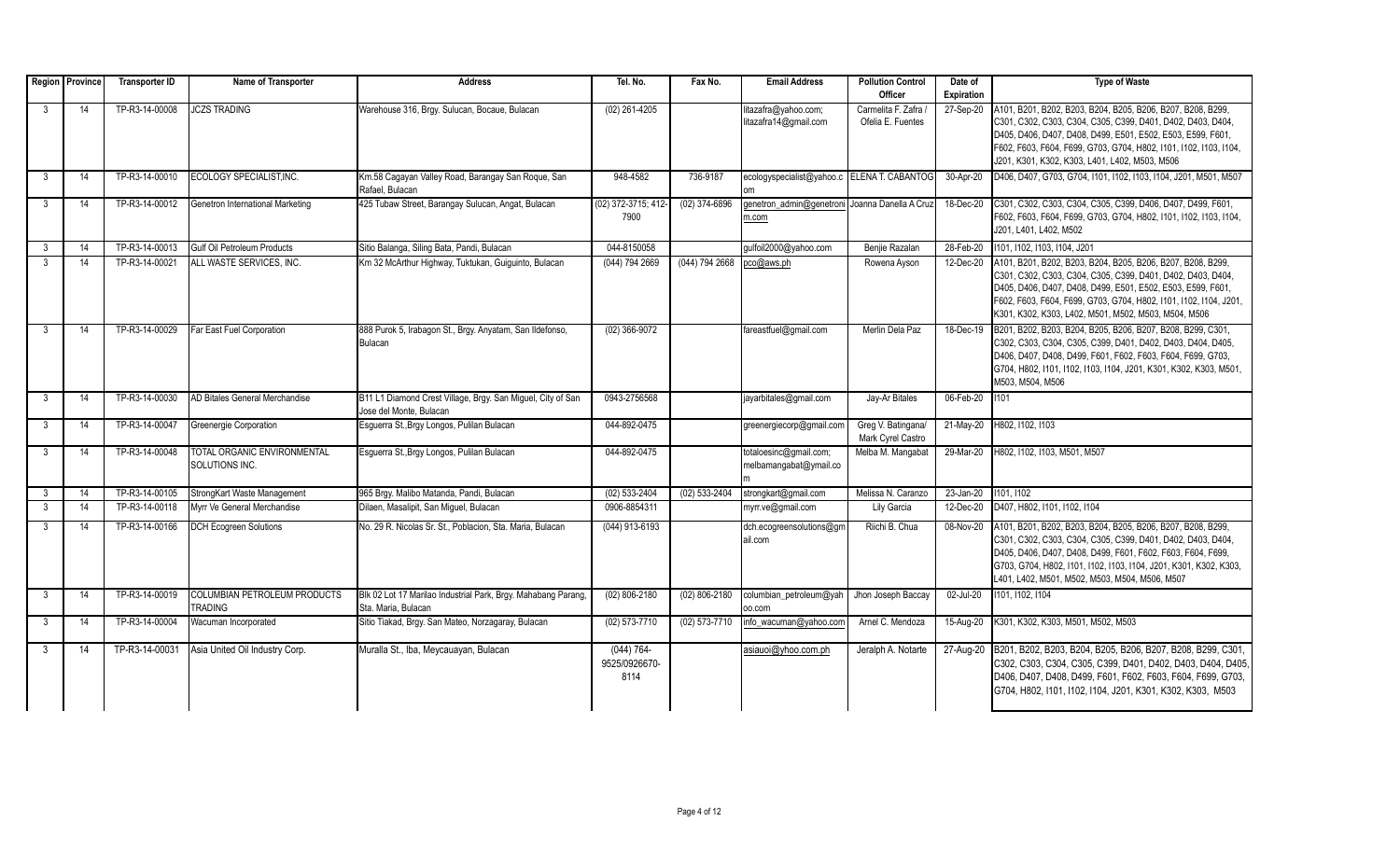|              | Region   Province | <b>Transporter ID</b>          | Name of Transporter                              | <b>Address</b>                                                                                                         | Tel. No.                      | Fax No.        | <b>Email Address</b>                               | <b>Pollution Control</b>            | Date of    | <b>Type of Waste</b>                                                                                                                                                                                                                                                                                                         |
|--------------|-------------------|--------------------------------|--------------------------------------------------|------------------------------------------------------------------------------------------------------------------------|-------------------------------|----------------|----------------------------------------------------|-------------------------------------|------------|------------------------------------------------------------------------------------------------------------------------------------------------------------------------------------------------------------------------------------------------------------------------------------------------------------------------------|
|              |                   |                                |                                                  |                                                                                                                        |                               |                |                                                    | Officer                             | Expiration |                                                                                                                                                                                                                                                                                                                              |
| 3            | 14                | TP-R3-14-00182                 | Globaltec Waste Management, Inc.                 | 9 Westmont Industrial Subdivision, Brgy. Loma De Gato,<br>Marilao, Bulacan                                             | 0927-2781300;<br>0918-3337600 |                | gtwminc@gmail.com                                  | Ma. Rosario S. De<br>Guzman         | 27-Sep-20  | A101, B201, B202, B203, B204, B205, B206, B207, B208, B299<br>C301, C302, C303, C304, C305, C399, D401, D402, D403, D404,<br>D405, D407, D408, D499, E501, E502, E503, E599, F601, F602,<br>F603, F604, F699, G703, G704, H802, I101, I102, I103, I104, J201,<br>K301, K302, K303, L401, L402, M501, M503, M504, M505, M506, |
|              |                   |                                |                                                  |                                                                                                                        |                               |                |                                                    |                                     |            | M507                                                                                                                                                                                                                                                                                                                         |
| $\mathbf{3}$ | 14                | TP-R3-14-00014                 | Sta. Maria Industrial Park Corporation           | Sta. Maria Industrial Park, Brgy. Bulac, Sta. Maria, Bulacan                                                           | (02) 782-8404                 |                |                                                    | Kristine D. Santiago                | 18-Oct-20  | D406                                                                                                                                                                                                                                                                                                                         |
| 3            | 14                | M-TP-R3-14-00021               | Aide Environmental Management                    | B8 L20 Ph 1 Pecsonville Subdivision, Brgy. T. Mangga, District<br>San Jose del Monte, Bulacan                          | (02) 504-5859                 |                | aemanagement19@yahoo.c<br>om                       | Engr. Aris P. Llamado               | 02-Jul-20  | B201, B202, B203, B204, B205, B206, B207, B208, B299, C301<br>C302, C303, C304, C305, C399, D401, D402, D403, D404, D405,<br>D408, D499, F601, F602, F603, F604, F699, G703, G704, H802, I101.<br>1102, 1103, 1104, J201, K301, K302, K303, M503, M506, M507                                                                 |
| $\mathbf{3}$ | 14                | M-TP-R3-14-00024 PDLUB Trading |                                                  | McArthur Highway, Brgy. Tabang, Guiguinto, Bulacan                                                                     | 0998-0152579                  |                | dorico.ph@gmail.com                                | Robert R. Baiar                     | 02-Jul-20  | 1101                                                                                                                                                                                                                                                                                                                         |
| $\mathbf{3}$ | 14                |                                | M-TP-R3-14-00030 Fuelcycle Int'l. Co. Ltd.       | Tibagan, Sta, Rosa II, Marilao, Bulacan                                                                                | 0926-0569203                  |                | admin@fuelcycleph.com                              | Arch Leo A. Salazar                 | 14-Aug-20  | B201, B202, B203, B204, B205, B206, B207, B208, B299, C301,<br>C302, C303, C304, C305, C399, D401, D402, D403, D404, D405,<br>D407, D408, D499, F601, F602, F603, F604, F699, G703, G704, I101.<br>102, 1104, J201, M503, M506                                                                                               |
| 3            | 49                | TP-R3-49-00039                 | <b>CORPORATION</b>                               | GLOCHEM MARKETING AND RECYCLING 71 Purok 6, San Roque, San Isidro, Nueva Ecija                                         | (044) 806-2432                |                | office@gmrc.ph;<br>secqlochem.office@qmail.c<br>om | Engr. Chito N. Mijares              | 04-Apr-20  | B201, B202, B203, B204, B205, B206, B207, B208, B299, C301,<br>C302, C303, C304, C305, C399, D401, D402, D403, D404, D405,<br>D408, D499, F601, F602, F603, F604, F699, G703, G704, H802, I101<br>I102, I103, I104, J201, K301, K302, L401, L402, M503, M506, M507                                                           |
| $\mathbf{3}$ | 54                | TP-R3-54-00013                 | SUNFLARE INDUSTRIAL SUPPLY CORP.                 | Power Point Industrial Park, Quezon Road, Brgy. San Pablo,<br>San Simon, Pampanga                                      | 0933-1631016                  |                | jennifertrivera@gmail.com                          | <b>JENNIFER T. RIVERA</b>           | 07-Feb-20  | B201, B202, B203, B204, B205, B206, B207, B208, B299, C301,<br>C302, C303, C304, C305, C399, D401, D402, D403, D404, D405,<br>D408, D499, F601, F602, F603, F604, F699, G703, G704, H802, I101.<br>1102, 1104, J201, K301, K302, K303, M503, M506                                                                            |
| $\mathbf{3}$ | 54                | TP-R3-54-00029                 | Semirecycling Co., Inc.                          | Phase II Lot 1-A, CPIP, IE5, M.A. Roxas Highway, Clark<br>Freeport Zone, Pampanga                                      | 045-599-6953: 499-<br>3150    | 045-499-3151   | srci@semirecycling.com                             | Blessile Ann K. Aguas               | 08-Nov-20  | A101, B299, C399, D401, D406, D499, F601, F602, F604, F699,<br>G704, H802, I101, I102, I104, J201, M502, M503, M506                                                                                                                                                                                                          |
| $\mathbf{3}$ | 54                | TP-R3-54-00041                 | DoloMatrix Philippines, Inc.                     | Angeles Industrial Park, Inc. Calibutbut, Bacolor, Pampanga                                                            | (02) 671-4060                 | (02) 671-5295  | pco@dolomatrix.com.ph                              | Santy N. Mallari                    | 08-Nov-20  | A101, B201, B202, B203, B204, B205, B206, B207, B208, B299<br>C301, C302, C303, C304, C305, C399, D401, D402, D403, D404,<br>D405, D406, D407, D408, D499, F601, F602, F603, F604, F699,<br>G703, G704, H802, I101, I104, J201, K301, K302, K303, L401, L402,<br>L404, M502, M503, M504, M505, M506, M507                    |
| $\mathbf{3}$ | 54                | TP-R3-54-00047                 | Soliman E.C. Septic Tank Disposal                | Unit 2 Epi-Deans Building, Mac Arthur Hiway, Sindalan, City of<br>San Fernando, Pampanga                               | (045) 455-0461                | (045) 435-9915 | soliman ecseptictankdispos<br>al@yahoo.com         | Romer R. Cunanan                    | 11-Apr-20  | B201, B202, B203, B204, B205, B206, B207, B208, B299, C301,<br>C302, C303, C304, C305, C399, D404, D405, D406, D408, D499,<br>F601, F602, F603, F604, F699, G703, G704, H802, I101, I102, I103,<br>104, J201, K301, K302, K303, M501, M503, M504, M506, M507                                                                 |
| $\mathbf{3}$ | 54                | TP-R3-54-00005                 | Safewaste Incorporated                           | Bldg. 9801 A-C DOST-Technology Resource Center, Mabalacat<br>City, Pampanga                                            | $(045)$ 436-6008              |                | safewaste@ymail.com                                | Christopher Tang                    | 01-Aug-20  | D407, M501, M503                                                                                                                                                                                                                                                                                                             |
| 3            | 54                | TP-R3-54-00197                 | Unified Hazwaste Expert, Inc.                    | 1-E-4 Brgy. Gandus Mexico, Pampanga                                                                                    |                               |                |                                                    |                                     | 14-Feb-20  | B201, B202, B203, B204, B205, B206, B207, B208, B299, C301,<br>C302, C303, C304, C305, C399, D401, D402, D403, D404, F601,<br>F602, F603, F604, F699, G704, H802, I101, I102, J201, M501, M506,<br>M507                                                                                                                      |
| $\mathbf{3}$ | 54                | TP-R3-54-00307                 | Advtech Environmental Management and<br>Services | Office Address: 50-30B, Dna, Isabel Avenue, Purok 5, Pulung<br>Maragul, Angeles City, Pampanga / Garage Address: Lot 7 | 045 4581936                   |                | advtechphils@gmail.com                             | Alex C. Laquisma                    | 17-Sep-20  | A101, B201, B202, B203, B204, B205, B206, B207, B208, B299,<br>C301, C302, C303, C304, C305, C399, D401, D402, D403, D404,                                                                                                                                                                                                   |
| 3            | 69                | TP-R3-69-00002                 | C. B. Manzano Trading                            | #657 Zone 3, Brgy. San Isidro, Tarlac City                                                                             | 0943-2328271                  |                | cbmanzanotrading@yahoo.<br>com                     | Crisencio B. Manzano                | 12-Dec-20  | 1101, 1104                                                                                                                                                                                                                                                                                                                   |
| $\mathbf{3}$ | 69                | TP-R3-69-00004                 | Metro Clark Waste Management Corporation         | Clark Special Economic Zone, Subzone D, Sitio Kalangitan,<br>Cutcut II, Capas, Tarlac                                  | (045) 599-6317                |                | (045) 599-6318   info@mcwm.net                     | <b>JOSE ANTONIO</b><br><b>RAMOS</b> | 08-Jan-20  | F601, F602, F603, F604, F699, G703, G704, H802, I101, I102, I103,<br>1104, J201, K301, K302, K303, M502                                                                                                                                                                                                                      |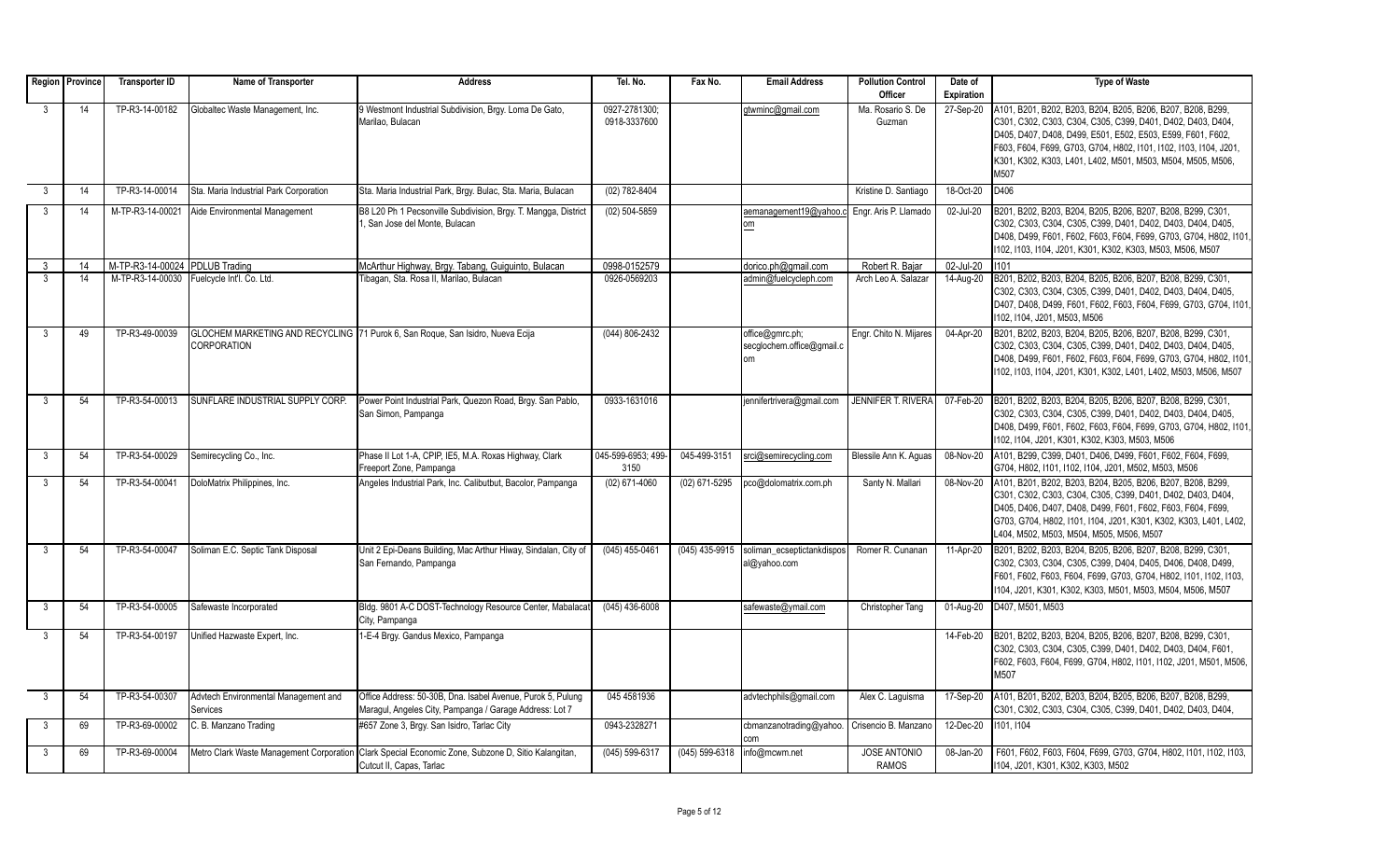|              | Region Province | <b>Transporter ID</b> | Name of Transporter                              | <b>Address</b>                                                                       | Tel. No.                         | Fax No.         | <b>Email Address</b>                           | <b>Pollution Control</b> | Date of    | <b>Type of Waste</b>                                                                                                      |
|--------------|-----------------|-----------------------|--------------------------------------------------|--------------------------------------------------------------------------------------|----------------------------------|-----------------|------------------------------------------------|--------------------------|------------|---------------------------------------------------------------------------------------------------------------------------|
|              |                 |                       |                                                  |                                                                                      |                                  |                 |                                                | Officer                  | Expiration |                                                                                                                           |
| $\mathbf{3}$ | 69              | TP-R3-69-00005        | Joechem Environmental Corporation                | Brgy. Aranguren, Capas, Tarlac                                                       | (02) 281-3227; (045)<br>493-0474 |                 | joechemenvironmental@gm<br>lail.com:           | Jose Marie<br>Bangotchea | 02-Jul-20  | A101, B201, B202, B203, B204, B205, B206, B207, B208, B299,<br>C301, C302, C303, C304, C305, C399, D401, D402, D403, D404 |
|              |                 |                       |                                                  |                                                                                      |                                  |                 | pco.joechemenvironmental                       |                          |            | D405, D406, D407, D408, D499, E501, E502, E503, E599, F601,                                                               |
|              |                 |                       |                                                  |                                                                                      |                                  |                 | @gmail.com                                     |                          |            | F602, F603, F604, F699, G703, G704, H802, I101, I102, I103, I104,                                                         |
|              |                 |                       |                                                  |                                                                                      |                                  |                 |                                                |                          |            | J201, K301, K302, K303, M501, M502, M503, M506, M507                                                                      |
| $\mathbf{3}$ | 69              | TP-R3-69-00079        | <b>GGL Environmental Transport Services Inc.</b> | Office Address: Rm. 203 Jade Bldg., F. Tañedo Street, Brgy.                          | 0977-3333476                     |                 | ets_2017@yahoo.com                             | Ma. Concepcion           | 14-Feb-20  | B201, B202, B203, B204, B205, B206, B207, B208, B299, C301,                                                               |
|              |                 |                       |                                                  |                                                                                      |                                  |                 |                                                | Rosete                   |            | C302, C303, C304, C305, C399, D401, D402, D403, D404, D405,                                                               |
|              |                 |                       |                                                  | Poblacion, Tarlac City / Garage: Sitio Polipol, Barangay<br>Maluid. Victoria. Tarlac |                                  |                 |                                                |                          |            | D406, D407, D408, D499, E501, E502, E503, E599, F601, F602,                                                               |
|              |                 |                       |                                                  |                                                                                      |                                  |                 |                                                |                          |            | F603, F604, F699, G703, G704, H802, I101, I102, I103, I104, J201,                                                         |
|              |                 |                       |                                                  |                                                                                      |                                  |                 |                                                |                          |            |                                                                                                                           |
|              |                 |                       |                                                  |                                                                                      |                                  |                 |                                                |                          |            | K301, K302, K303, L401, M501, M503, M504, M506, M507                                                                      |
| $\mathbf{3}$ | 71              | TP-R3-71-00012        | Waste Tech Environmental Management              | Unit 9, 1137 Palm St., Subic Bay Freeport Zone, Olongapo City                        | (047) 20-0502                    |                 | wastetechems@vahoo.com                         | Guz Rolando Dela         | 12-Dec-20  | A101, B201, B202, B203, B204, B205, B206, B207, B208, B299,                                                               |
|              |                 |                       | Services                                         |                                                                                      |                                  |                 |                                                | Rosa                     |            | C301, C302, C303, C304, C305, C399, D401, D402, D403, D404,                                                               |
|              |                 |                       |                                                  |                                                                                      |                                  |                 |                                                |                          |            | D405. D406. D407. D408. D499. E501. E502. E503. E599. F601.                                                               |
|              |                 |                       |                                                  |                                                                                      |                                  |                 |                                                |                          |            | F602, F603, F604, F699, G703, G704, H802, I101, I102, I103, I104,                                                         |
|              |                 |                       |                                                  |                                                                                      |                                  |                 |                                                |                          |            | J201, K301, K302, K303, M506                                                                                              |
| 4A           | 10              | TP-4A-10-00001        | Earthclean Environmental Management              | Office Address: T.M Kalaw St. Brgy. 3 Lipa City, Batangas;                           | (043) 302-1080; 706              | none            | earthclean.2014@yahoo.co                       | Warren D. Sacdalar       | 08-Jan-20  | A101, B201, B202, B203, B204, B205, B206, B207, B208, B299,                                                               |
|              |                 |                       | Corp.                                            | Garage Address: Purok Almasiga, Brgy. Inicbulan, Bauan,                              | 6058                             |                 |                                                |                          |            | C301, C302, C303, C304, C305, C399, D401, D402, D403, D404                                                                |
|              |                 |                       |                                                  | Batangas                                                                             |                                  |                 |                                                |                          |            | D405, D407, D408, D499, F601, F602, F603, F604, F699, G703,                                                               |
|              |                 |                       |                                                  |                                                                                      |                                  |                 |                                                |                          |            | G704, H802, I101, I102, I104, J201, K301, K302, K303, M506                                                                |
| 4A           | 10              | TP-4A-10-00005        | TITON TECHNOLOGY PHILIPPINES INC.                | Sitio Libis, Muzon II, Alitagtag, Batangas                                           | 09159475303                      |                 | titon.tech@yahoo.com.ph                        | <b>JEREMIR D. RIEGO</b>  | 08-Feb-20  | B201, B202, B203, B204, B205, B206, B207, B208, B299, C301,                                                               |
|              |                 |                       |                                                  |                                                                                      |                                  |                 |                                                |                          |            | C302, C303, C304, C305, C399, F601, F602, F603, F604, F699,                                                               |
|              |                 |                       |                                                  |                                                                                      |                                  |                 |                                                |                          |            | G703, G704, H802, I101, I102, I103, I104, J201, K301, K302, K303,                                                         |
|              |                 |                       |                                                  |                                                                                      |                                  |                 |                                                |                          |            | M503. M504                                                                                                                |
| 4A           | 10              | TP-4A-10-00008        | Sanikleen Laundry Corporation                    | Brgy. Pinagkawitan, Lipa City                                                        | $(043) 756 - 5541$               |                 | sanikleen15@yahoo.com                          | Melchor Cadano           | 03-Sep-20  | B201, D407, H802, I102, K301, M501, M503                                                                                  |
| 4A           | 10              | TP-4A-10-00044        | Solid Earth Trading                              | San Pio Quinto, Malvar, Batangas                                                     | 0917-5141371                     |                 | solidearthtrading@gmail.co                     | Edgardo Rodillo C.       | 20-Mar-20  | B201, B202, B203, B207, B208, B299, C301, C302, C303, C399,                                                               |
|              |                 |                       |                                                  |                                                                                      |                                  |                 |                                                | Lorilla                  |            | D499, F601, F602, F603, F604, F699, G703, G704, H802, I101, I102,                                                         |
|              |                 |                       |                                                  |                                                                                      |                                  |                 |                                                |                          |            | 1104. J201. K301. K303                                                                                                    |
| 4A           | 10              | TP-4A-10-00006        | Jen and Janette Junkshop                         | Brgy. Tinurik, Tanuan, Batangas                                                      | (043) 406-1598                   |                 | jhen.perilla 19@yahoo.com                      | Jenalyn May O. Perilla   | 15-Aug-20  | B201, B202, B203, B204, B205, B206, B207, B208, B299, C301,                                                               |
|              |                 |                       |                                                  |                                                                                      |                                  |                 |                                                |                          |            | C302, C303, C304, C305, C399, D401, D402, D403, D404, D405,                                                               |
|              |                 |                       |                                                  |                                                                                      |                                  |                 |                                                |                          |            | D406, D407, D408, D499, F601, F602, F603, F604, F699, G703,                                                               |
|              |                 |                       |                                                  |                                                                                      |                                  |                 |                                                |                          |            | G704, H802, I101, I102, I103, I104, J201, M503, M506, M507                                                                |
| 4A           | 21              |                       | M-TP-4A-21-00008 Setup and Fix Enterprise        | Alano Compound Brgy. Mabuhay, Carmona, Cavite                                        | 0949-6932144                     |                 | setupandfixenterprise@gma Marilyn B. Hernandez |                          | 28-Feb-20  | B201, B202, B203, B204, B205, B206, B207, B208, B299, C301,                                                               |
|              |                 |                       |                                                  |                                                                                      |                                  |                 | il.com                                         |                          |            | C302, C303, C304, C305, C399, D401, D402, D403, D404,                                                                     |
|              |                 |                       |                                                  |                                                                                      |                                  |                 |                                                |                          |            | D405,D408, D499, E501, E502, E503, E599, F601, F602, F603, F604                                                           |
|              |                 |                       |                                                  |                                                                                      |                                  |                 |                                                |                          |            | F699, G703, G704, H802, I101, I102, I103, I104, J201, K301, K302,                                                         |
|              |                 |                       |                                                  |                                                                                      |                                  |                 |                                                |                          |            | K303, M501, M503, M504, M506, M507                                                                                        |
| 4A           | 21              | TP-4A-21-00011        | SARDIDO INDUSTRIES INC.                          | REMULLA DRIVE SAHUD-ULAN, TANZA, CAVITE                                              | (046) 512-2018                   | (046) 512-2018  | sardidoindustries@yahoo.c                      | Melino Navalta           | 22-Jan-20  | B201. B202. B203. B204. B205. B206. B207. B208. B299. C301.                                                               |
|              |                 |                       |                                                  |                                                                                      |                                  |                 | om                                             |                          |            | C302, C303, C304, C305, C399, D401, D402, D403, D404, D405,                                                               |
|              |                 |                       |                                                  |                                                                                      |                                  |                 |                                                |                          |            | D407, D408, D499, F601, F602, F603, F604, F699, G703, G704,                                                               |
|              |                 |                       |                                                  |                                                                                      |                                  |                 |                                                |                          |            | H802, I101, I102, I103, I104, J201, K301, K302, K303, M503, M504                                                          |
|              |                 |                       |                                                  |                                                                                      |                                  |                 |                                                |                          |            | M505, M506, M507                                                                                                          |
| 4A           | 21              | TP-4A-21-00014        | Solvtech Consultancy Resources                   | Block 11 Lot 6A Phase 1 Sterling Technopark Maguyam Silang                           | $(02)994 - 2241$                 | $(02)$ 826-3285 | aav@navsolvtech.com;                           | Alenell A. Villaraiz     | 13-Jun-20  | B201, B202, B203, B204, B205, B206, B207, B208, B299, C301,                                                               |
|              |                 |                       |                                                  | Cavite                                                                               |                                  |                 | navsolvtech@gmail.com                          |                          |            | C302, C303, C304, C305, C399, D401, D402, D403, D404, D405,                                                               |
|              |                 |                       |                                                  |                                                                                      |                                  |                 |                                                |                          |            | D406, D407, D408, D499, F601, F602, F603, F604, F699, G703,                                                               |
|              |                 |                       |                                                  |                                                                                      |                                  |                 |                                                |                          |            | G704, H802, I101, I102, I103, I104, J201, K301, K302, K303, M501,                                                         |
|              |                 |                       |                                                  |                                                                                      |                                  |                 |                                                |                          |            | M503, M506                                                                                                                |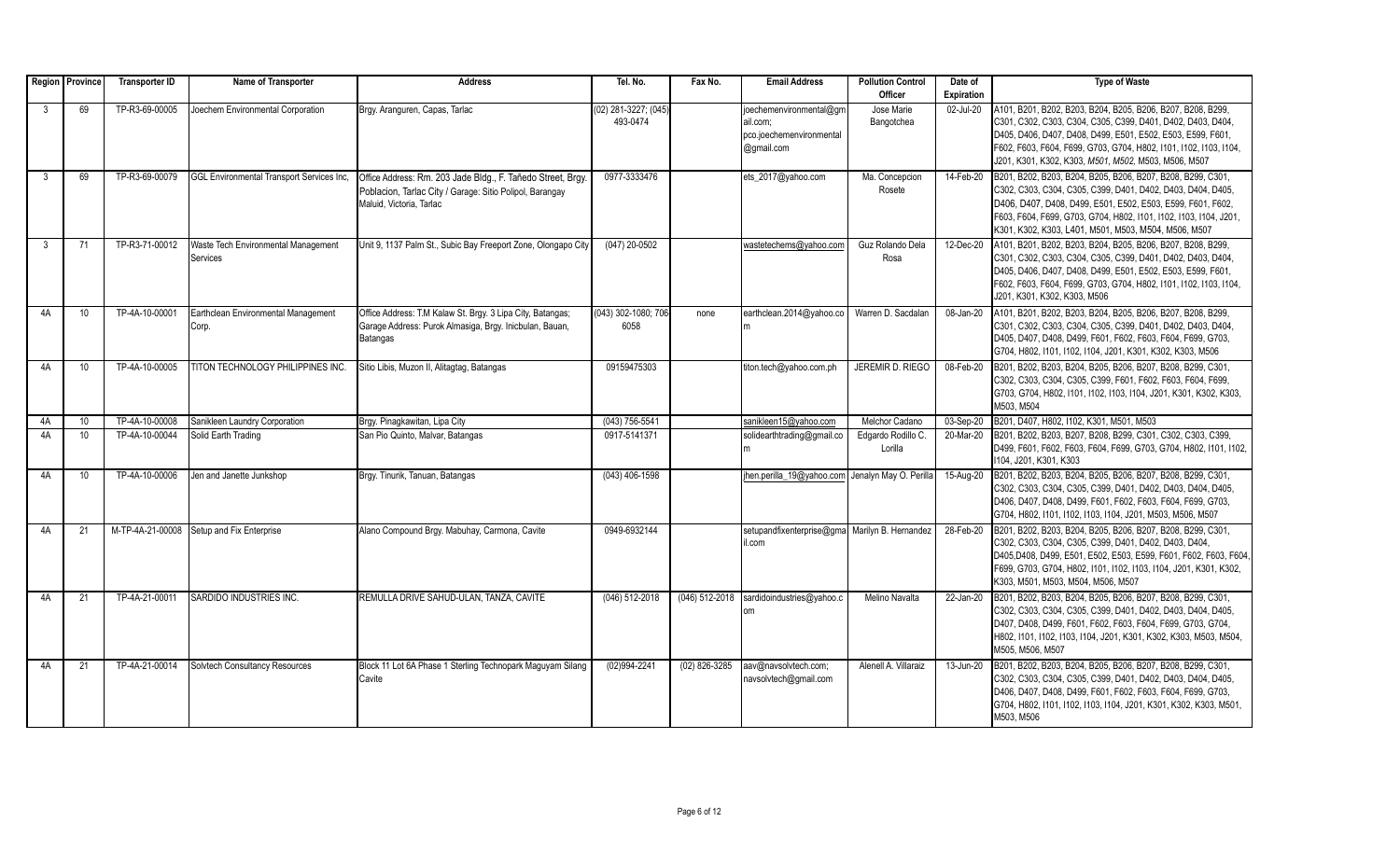|    | Region   Province | <b>Transporter ID</b> | Name of Transporter                                            | <b>Address</b>                                                                            | Tel. No.                    | Fax No.        | <b>Email Address</b>                                                                                     | <b>Pollution Control</b>                                                                  | Date of    | <b>Type of Waste</b>                                                                                                                                                                                                                                                                                                                        |
|----|-------------------|-----------------------|----------------------------------------------------------------|-------------------------------------------------------------------------------------------|-----------------------------|----------------|----------------------------------------------------------------------------------------------------------|-------------------------------------------------------------------------------------------|------------|---------------------------------------------------------------------------------------------------------------------------------------------------------------------------------------------------------------------------------------------------------------------------------------------------------------------------------------------|
|    |                   |                       |                                                                |                                                                                           |                             |                |                                                                                                          | Officer                                                                                   | Expiration |                                                                                                                                                                                                                                                                                                                                             |
| 4A | 21                | TP-4A-21-00015        | Clean Echo Techwin Inc                                         | B2 L8 P2 Golden Gate Business Park Buenavista II General<br><b>Trias Cavite</b>           | (046) 428-1846              | 464231846      | ad.cleanecho@gmail.com;<br>orly.julian@yahoo.com                                                         | Orlando Julian                                                                            | 24-Jul-20  | A101, B201, B202, B203, B204, B205, B206, B207, B208, B299,<br>C301, C302, C303, C304, C305, C399, D404, D405, D406, D407,<br>D499, F601, F602, F603, F604, F699, G703, G704, H802, I101, I102,<br>103, I104, J201, M501, M503, M504, M506, M507                                                                                            |
| 4A | 21                | TP-4A-21-00020        | Waste and Resources Management, Inc.                           | Pineapple St., Sitio Pag-asa I, Brgy. Aguado, Trece Martires<br>City, Cavite              | $(046)$ 419-1100            | (046) 419-1100 | Imcarino@warmphilippines.                                                                                | Leonardo M. Cariño                                                                        | 20-Aug-20  | F604. M501                                                                                                                                                                                                                                                                                                                                  |
| 4A | 21                | TP-4A-21-00046        | O.M. Manufacturing Philippines, Inc.                           | Lot 1 Blk. 15-A, Phase 3, Cavite Economic Zone, Rosario,<br>Cavite                        | (046) 437-2320              | (046) 437-2319 | eb.punongbayan@omp.com<br>.ph:<br>compliance@omp.com.ph                                                  | Olycris Elinar<br>Araracap; Wylder Ken<br>Cada-O; Gañalyn<br>Ariza; Sean Thaddeus<br>Cala | 01-Aug-20  | D406, D499                                                                                                                                                                                                                                                                                                                                  |
| 4A | 21                | TP-4A-21-00052        | Matsuda Sangyo (Philippines) Corp.                             | Lot 1 Block 4, People's Technology Complex, Carmona, Cavite                               | (046) 430-2851/53           | (046) 430-2855 | Yasuda-y@matsuda-<br>sangyo.com; patricia-<br>p@matsuda-sangyo.com                                       | Mary Patricia Payumo                                                                      | 17-Sep-20  | A101, C305, D406, D499, F699, G704                                                                                                                                                                                                                                                                                                          |
| 4A | 21                | TP-4A-21-00059        | Cleanway Environmental Management<br>Solutions, Inc.           | Meridian Industrial Complex II, Brgy. Maguyam, Silang, Cavite                             | (02) 529-8329               | (046) 865-2952 | marosel@cleanway.com.ph                                                                                  | Marisol A. Rosel                                                                          | 27-Sep-20  | A101, B201, B202, B203, B204, B205, B206, B207, B208, B299,<br>C301, C302, C303, C304, C305, C399, D401, D402, D403, D404,<br>D405, D406, D407, D408, D499, E501, E502, E503, E599, F601,<br>F602, F603, F604, F699, G703, G704, H802, I101, I102, I103, I104,<br>J201, K301, K302, K303, L401, L402, M501, M502, M503, M504,<br>M506, M507 |
| 4A | 21                | TP-4A-21-00077        | Southcoast Metal Enterprise, Inc.                              | Block 8A. Phase 1. East Ave. Cavite Economic Zone. Rosario.<br>Cavite                     | (046) 437-9788              |                | (046) 437-9789 sales@smei.com.ph                                                                         | Mary Ann P. Pedroso                                                                       | 08-Nov-20  | D406, D499, F601, F604, F699, I104, M506, M507                                                                                                                                                                                                                                                                                              |
| 4A | 21                | TP-4A-21-00079        | Asia Metal Trading Corporation                                 | Lot 28, NCIC Stateland, Manggahan, Gen. Trias, Cavite                                     | (046) 402-1440;<br>402-1239 | (046) 402-1384 | pvillanueva@ametco.com.p<br>1; pco@ametco.com.ph                                                         | Evangeline R.<br>Maliberan                                                                | 08-Nov-20  | D407, F601, F602, F603, F604, F699, I101, I104, J201, M506, M507                                                                                                                                                                                                                                                                            |
| 4A | 21                | TP-4A-21-00082        | E-TECHNOLOGY PHILS, INC.                                       | Lot 2, Blk. 4, Phase II, PEZA, Rosario, Cavite                                            | (046)437-0712 /13           | (046)437-0220  | richsolder@gmail.com                                                                                     | Norie Cenizal                                                                             | 22-Jan-20  | D406                                                                                                                                                                                                                                                                                                                                        |
| 4A | 21                | TP-4A-21-00096        | <b>VDGP ENTERPRISES</b>                                        | 10-A Tagaytay Sta. Rosa Road, Purok IV, Barangay Putting-<br>Kahoy, Silang, Cavite City   | $(046)$ 404-6346            |                | vdgp@orangehub.com                                                                                       | Victor Gary Gemora<br>Parra                                                               | 17-Sep-20  | A101, B201, B202, B203, B204, B205, B206, B207, B208, B299,<br>C301, C302, C303, C304, C305, C399, D401, D402, D403, D404,<br>D405, D406, D407, D408, D499, F601, F602, F603, F604, F699,<br>G703, G704, H802, I101, I102, I103, I104, J201, K301, K302, K303,<br>M503. M507                                                                |
| 4A | 21                | TP-4A-21-00296        | Jairapel Trading                                               | Sitio Aroma, Longos, Zapote V, Bacoor, Cavite                                             | 0917-1792503                |                |                                                                                                          | Rosemarie Radana                                                                          | 13-Jun-20  | M506                                                                                                                                                                                                                                                                                                                                        |
| 4A | 21                | TP-4A-21-00414        | INTEGRATED WASTE MANAGEMENT, INC. Brgy. Toclong, Kawit, Cavite |                                                                                           | (02) 519-4583               | (02) 519-4583  | pahilagaod@yahoo.com                                                                                     | Dante Pahilagao                                                                           | 26-Apr-20  | F601, F602, F603, F604, F699, G703, G704, H802, I101, I102, I103,<br>1104. J201. M501. M503                                                                                                                                                                                                                                                 |
| 4A | 21                | TP-4A-21-00426        | <b>ENVIRONMENT SOLUTIONS AND</b><br>RECYCLING TECH. PHIL. INC. | BLK 11 LOT 18. DASMATECHNOPARK, PALIPARAN 1.<br>DASMARINAS CITY, CAVITE                   | 046-438-1928                | 046-438-1928   | lito10102003.bfd@gmail.c<br>uw.<br>jameskedrickdeguzman@<br>vahoo.com;<br>romano.ensoartech@gma<br>.com: | Juan Romano H.<br>Lamiel                                                                  | 09-Jul-20  | B203, C301, D499, F601, F602, F603, F604, F699, I104, J201,<br>M506                                                                                                                                                                                                                                                                         |
| 4A | 21                | TP-4A-21-00069        | <b>Red Stallion Trading</b>                                    | Alano Compound Brqy. Mabuhay, Carmona, Cavite                                             | 0977-853-3206               |                | redstalliontrading@yahoo.c<br>om                                                                         | Trixie C. Bechayda                                                                        | 02-Jul-20  | B201, B202, B203, B204, B205, B206, B207, B208, B299, C301<br>C302, C303, C304, C305, C399, D401, D402, D403, D404, D405,<br>D408, D499, E501, E502, E503, E599, F601, F602, F603, F604,<br>F699, G703, G704, H802, I101, I102, I103, I104, J201, K301, K302,<br>K303, L401, L402, M501, M502, M503, M504, M506, M507                       |
| 4A | 21                | TP-4A-21-00402        | Blue Ocean General Merchandise                                 | Block 4 Lot 6, Golden Gate Business Park I, Brgy.<br>Buenavista II. General Trias. Cavite | $(02)$ 243-3429             |                | blueocean.general@yaho<br>o.com                                                                          | Baby Jean Castillo                                                                        |            | 01-Aug-20 B201, B202, B203, B204, B205, B206, B207, B208, B299, C301,<br>C302, C303, C304, C305, C399, D406, D407, F601, F602, F603,<br>F604, F699, G703, G704, H802, I101, I102, I103, I104, J201,<br>K301, K302, K303, M503, M506, M507                                                                                                   |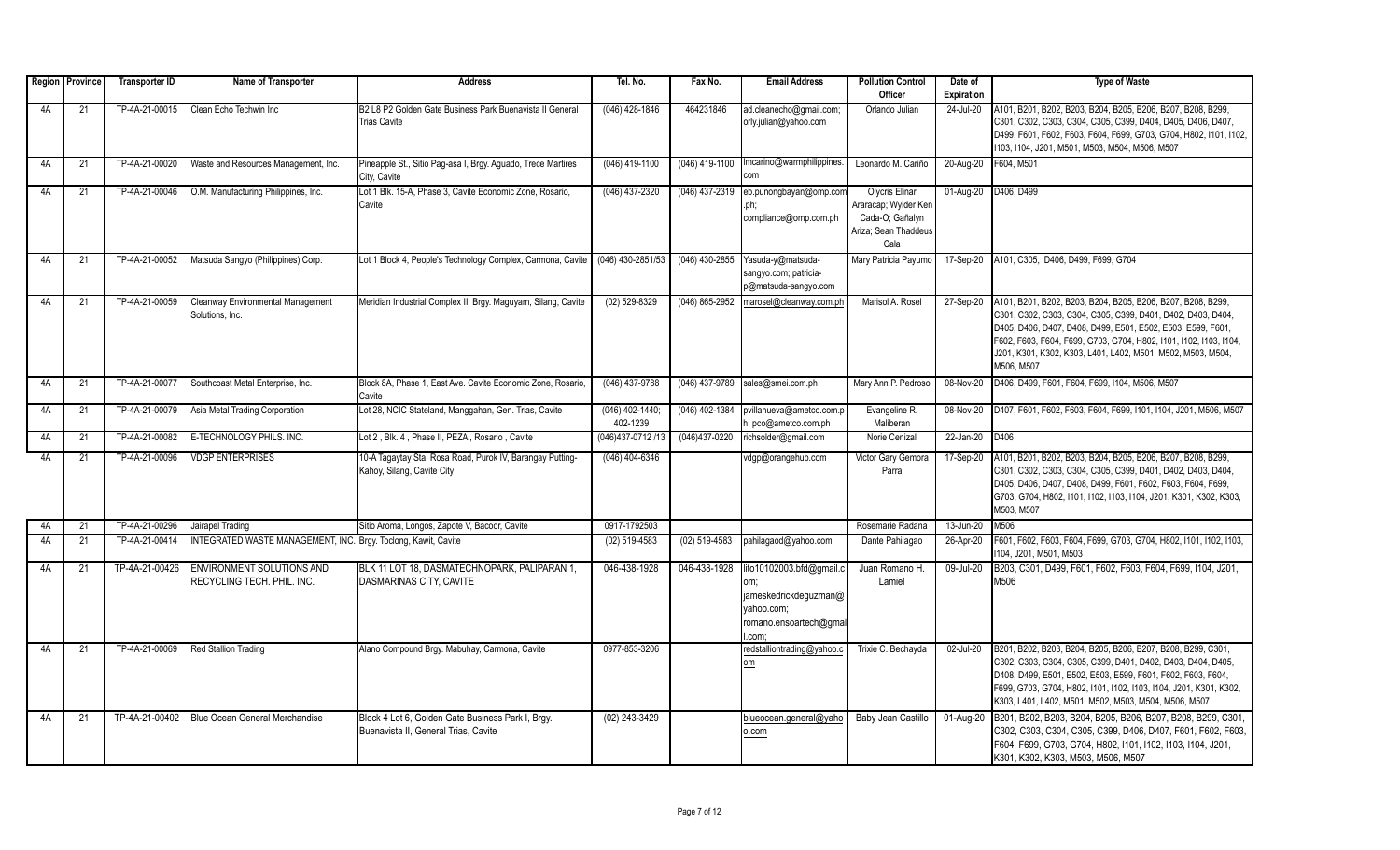|    | Region Province | <b>Transporter ID</b>             | Name of Transporter                                                                                                      | <b>Address</b>                                                                                                                                                                          | Tel. No.                      | Fax No.        | <b>Email Address</b>                              | <b>Pollution Control</b>      | Date of                 | <b>Type of Waste</b>                                                                                                                                                                                                                                                                                 |
|----|-----------------|-----------------------------------|--------------------------------------------------------------------------------------------------------------------------|-----------------------------------------------------------------------------------------------------------------------------------------------------------------------------------------|-------------------------------|----------------|---------------------------------------------------|-------------------------------|-------------------------|------------------------------------------------------------------------------------------------------------------------------------------------------------------------------------------------------------------------------------------------------------------------------------------------------|
|    |                 |                                   |                                                                                                                          |                                                                                                                                                                                         |                               |                |                                                   | Officer                       | <b>Expiration</b>       |                                                                                                                                                                                                                                                                                                      |
| 4A | 21              | TP-4A-21-01510                    | C.O.E. BUYER OF USED OIL & SCRAP                                                                                         | Blk. 46 Lot 18, San Isidro Labrador I, Dasmariñas, Cavite                                                                                                                               | $(046) 541 - 3406$            |                | coe.buyerofusedoil@gmail.c                        | Karin C. Espiritu             | 01-Aug-20               | H802, I102, J201                                                                                                                                                                                                                                                                                     |
| 4A | 21              | TP-4A-21-00244                    | Eco Care Trading and Waste Management<br>Services (Formerly J.I.T TRADING, HAULING City, Cavite<br>AND SORTING SERVICES) | #37, 38 Block 4, Sitio Manalo, Brgy. Sampaloc, Dasmariñas                                                                                                                               | 046-5385113                   |                | acpullon@yahoo.com                                | ALVIN A. PULLON               | 15-Aug-20               | B201, B202, B203, B204, B205, B206, B207, B208, B299, C301,<br>C302, C303, C304, C305, C399, D401, D402, D403, D404, D405,<br>D407, D408, D499, E501, E502, F601, F602, F603, F604, F699,<br>G703, G704, H802, I101, I102, I103, I104, J201, K301, K302, K303,<br>L401, L402, M501, M503, M504, M506 |
| 4A | 21              | TP-4A-21-00007                    | Mega Manila G.N.B. Motors Corp.                                                                                          | Governor's Drive, Brgy. Sabang, Naic, Cavite                                                                                                                                            | 0997-9862873                  |                |                                                   | Lousito Sanchez               | 27-Aug-20               | D406, D499, I101                                                                                                                                                                                                                                                                                     |
| 4A | 21              | TP-4A-21-00027                    | Danvis Trading                                                                                                           | Barangay Lambingan, Tanza, Cavite                                                                                                                                                       | (046) 450-2722                |                | danvistrading@yahoo.com                           | Angielyn Costales             | 18-Oct-20               | B201, B202, B203, B204, B205, B206, B207, B208, B299, C301,<br>C302, C303, C304, C305, C399, D401, D402, D403, D404, D405<br>D408, D499, F601, F602, F603, F604, F699, G703, G704, H802, I101<br>102, 1103, 1104, J201, K301, K302, K303, M501, M503, M504, M506                                     |
| 4A | 21              | TP-4A-21-00900                    | Ecoserv Environmental Technologies &<br>Services                                                                         | Lot 2 Block 30, Zone 1, Bulihan, Silang, Cavite                                                                                                                                         | $(046)$ 424-0865              |                | francis.phillip.armena@qma<br>il.com              | Francis Phillip G.<br>Armena  | 18-Oct-20               | B201, B202, B203, B204, B205, B206, B207, B208, B299, C301,<br>C302, C303, C304, C305, C399, D401, D402, D403, D404, D405,<br>D406, D407, D408, D499, F601, F602, F603, F604, F699, G703,<br>G704, H802, I101, I102, I103, I104, J201, M503, M506, M507                                              |
| 4A | 34              | M-TP-4A-34-00001                  | UNI NFM Industry, Inc.                                                                                                   | Km. 40 National Highway, Brgy. Macabling, Sta. Rosa City,<br>Laguna                                                                                                                     | 0919-8541344:<br>0927-8714991 |                | uninfm@yahoo.com                                  | John Patrick A.<br>Crisostomo | 08-Nov-20               | D499                                                                                                                                                                                                                                                                                                 |
| 4A | 34              | M-TP-4A-34-00011                  | Awesome Ways International Services                                                                                      | Unit F, Elaine Bldg., Milagrosa, Calamba City, Laguna                                                                                                                                   | 0917-852-5057                 |                |                                                   | Rosanna Kabiling              | 28-Feb-20               | B201, B202, B203, B204, B205, B206, B207, B208, B299, D401,<br>D402, D403, D404, D405, E501, E502, E503, E599, F601, F602,<br>F603, F604, F699, G703, G704, H802, I101, I102, I103, I104, J201,<br>K301, K302, K303, L401, L402, M501, M503, M504, M506, M507                                        |
| 4A | 34              | M-TP-R4A-34-00014 Gamilla Trading |                                                                                                                          | Office: #6061 Adelfa St., Ma. Salome Subdivision, Halang.<br>Calamba City / Garage Address: Makiling Agro-Industrial<br>Compound, Old National Highway, Parian, Calamba City,<br>Laquna | (049) 544-4823                |                | gamilla.trading@gmail.com                         | Engr. Walter Gamilla          | 11-Apr-20               | B201, B202, B203, B204, B205, B206, B207, B208, B299, C301,<br>C302, C303, C304, C305, C399, D401, D402, D403, D404, D405,<br>D408, D499, E501, E502, E503, E599, F601, F602, F603, F604,<br>F699, G703, G704, H802, I101, I102, I103, I104, J201, K301, K302,<br>K303, M503, M504, M506             |
| 4A | 34              | TP-4A-34-00005                    | AUGUST-10 ENTERPRISE CO                                                                                                  | 192 Brgy.Sto.Tomas Binan Laguna                                                                                                                                                         | (049) 512-6421/542<br>9693    |                | august_10_enterprises@ya<br>hoo.com               | Mylene S. Montilla            | 07-Mar-20               | B201, B202, B203, B204, B205, B206, B207, B208, B299, C301,<br>C302, C303, C304, C305, C399, D401, D402, D403, D404, D405,<br>D406, D407, D408, D499, F601, F602, F603, F604, F699, G703,<br>G704, H802, I101, I102, I103, I104, J201, M503, M506, M507                                              |
| 4A | 34              | TP-4A-34-00006                    | Elms Industrial (Philippines) Co., Inc.                                                                                  | Road 5 corner Road 30, Calamba Premiere International Park,<br>Calamba, Laguna                                                                                                          | $(049) 502 - 6610$            |                | $(049)$ 502-6645 dennis udarbe@elms.com           | Dennis L. Udarbe              | 28-Feb-20               | D406, D499, M506                                                                                                                                                                                                                                                                                     |
| 4A | 34              | TP-4A-34-00013                    | Hazchem, Inc.                                                                                                            | 0947 Acacia Road, Brgy. Makiling, Calamba City, Laguna                                                                                                                                  | (049) 502-6989                | (049) 502-6989 | hazcheminc@yahoo.com.p                            | Jose Carmelo Tinio            | 13-Jun-20               | B201, B202, B203, B204, B205, B206, B207, B208, B299, C301,<br>C302, C303, C304, C305, C399, D401, D402, D403, D404, D405,<br>D406, D407, D408, D499, E501, E502, E503, E599, F601, F602,<br>F603, F604, F699, G703, G704, H802, I101, I102, I103, I104, J201,<br>K301, K30                          |
| 4A | 34              | TP-4A-34-00018                    | Ecowaste Management Co.                                                                                                  | Ganado Road, Mamplasan, Binan, Laguna                                                                                                                                                   | (049) 307-4771                |                | ecopoly_05@yahoo.com                              | Armida S. De Luna             | $\overline{13}$ -Mar-20 | B201, B202, B203, B204, B205, B206, B207, B208, B299, C301,<br>C302, C303, C304, C305, C399, D401, D402, D403, D404, D405,<br>D408, D499, F601, F602, F603, F604, F699, G703, G704, H802, I101,<br>102, 1103, 1104, J201, K301, K302, K303, M501, M503, M507                                         |
| 4A | 34              | TP-4A-34-00019                    | SEMICYTECH. INC.                                                                                                         | Unit C. Winsouth 1, 140 East Main Avenue Loop, Phase 6.<br>Laguna Technopark-SEZ, Biñan City, Laguna                                                                                    | (049) 508-1968; 508<br>6288   |                | semicytech@qmail.com;<br>pco.semicytech@gmail.com | Meriza N. Siborboro           | 30-Aug-20               | D406, D499, F601, F602, F699, J201, M506                                                                                                                                                                                                                                                             |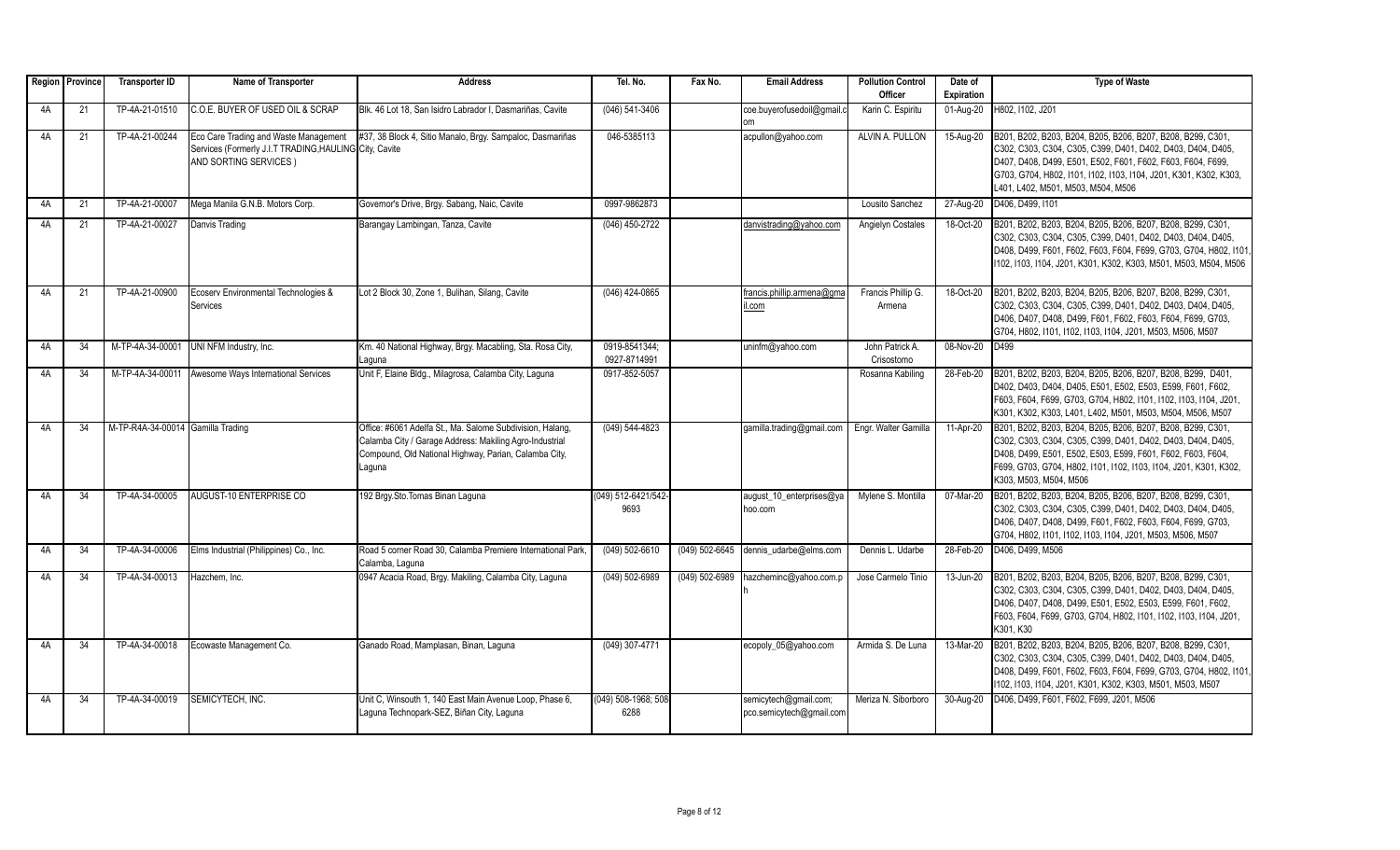|    | Region   Province | <b>Transporter ID</b> | Name of Transporter                                                                     | <b>Address</b>                                                                                           | Tel. No.                      | Fax No.        | <b>Email Address</b>                                                                      | <b>Pollution Control</b>           | Date of           | <b>Type of Waste</b>                                                                                                                                                                                                                                                                                                          |
|----|-------------------|-----------------------|-----------------------------------------------------------------------------------------|----------------------------------------------------------------------------------------------------------|-------------------------------|----------------|-------------------------------------------------------------------------------------------|------------------------------------|-------------------|-------------------------------------------------------------------------------------------------------------------------------------------------------------------------------------------------------------------------------------------------------------------------------------------------------------------------------|
|    |                   |                       |                                                                                         |                                                                                                          |                               |                |                                                                                           | Officer                            | <b>Expiration</b> |                                                                                                                                                                                                                                                                                                                               |
| 4A | $\overline{34}$   | TP-4A-34-00047        | Something Nice Environmental Corp.                                                      | No. 67 Purok 1, Brgy. Milagros, Calamba, Laguna                                                          | (049) 511-8245                |                | sales@sne-corp.com                                                                        | Felipe A. Gutierrez                | 02-Dec-20         | A101, B201, B202, B203, B204, B205, B206, B207, B208, B299,<br>C301, C302, C303, C304, C305, C399, D401, D402, D403, D404.<br>D405, D406, D407, D499, E501, E502, E503, E599, F601, F602,<br>F603, F604, F699, G703, G704, H802, I101, I102, I103, I104, J201,<br>K301, K302, K303, L401, L402, M501, M502, M503, M504, M505, |
| 4A | 34                | TP-4A-34-00248        | <b>TMC Metal Philippines, Inc.</b>                                                      | Lot C2-3 Unit 1 CIP II, Brgy. Punta, Calamba City, Laguna                                                | (049) 545-0413/15             |                | tmcph1@tmc-metal.com;<br>joyce.arazo@tmc-<br>metal.com                                    | Jovce Rachel Arazo                 | 02-Jul-20         | D406, D499, M506                                                                                                                                                                                                                                                                                                              |
| 4A | 34                | TP-4A-34-00250        | HMR Envirocycle Phils., Inc.                                                            | Silangan Industrial Park, Canlubang, Calamba City Laguna                                                 | (02) 584 4516/4478            | None           | envirocycle@hmrphils.com                                                                  | Cecilia Banicod                    | 02-Mar-20         | D406, D407, D499, F601, F602, F699, G704, I101, I104, J201, M506,<br>M507                                                                                                                                                                                                                                                     |
| 4A | 34                | TP-4A-34-00275        | RV CABRERA TRADING                                                                      | 1490 Espiritu Compound, Pooc, Sta. Rosa City, Laguna                                                     | 530-2581                      |                | rvcabreratrading@yahoo.co<br>Im                                                           | Shielalyn B. Dimaala               | 15-Aug-20         | B201, B202, B203, B204, B205, B206, B207, B208, B299, C301,<br>C302, C303, C304, C305, C399, D401, D402, D403, D404, D405,<br>D408, D499, F601, F602, F603, F604, F699, G703, G704, I101, I104,<br>J201, K301, K302, L402, M501, M503, M504, M505, M506, M507                                                                 |
| 4A | 34                | TP-4A-34-00362        | <b>ZEHRA TRADING</b>                                                                    | Purok 1, Brgy. Puting Kahoy, Silang, Cavite                                                              | 0927-6588549                  |                | zehratrading88@gmail.com                                                                  | <b>RACHEL M.</b><br><b>REBUENO</b> | 20-Mar-20         | A101, B201, B202, B203, B204, B205, B206, B207, B208, B299,<br>C301, C302, C303, C304, C305, C399, D401, D402, D403, D404.<br>D405, D406, D407, D408, D499, F601, F602, F603, F604, F699,<br>G703, G704, I101, I102, I103, I104, J201, K301, K302, K303, M503                                                                 |
| 4A | 34                | TP-4A-34-00370        | Soldercoat Narita Philippines, Inc.                                                     | Unit 3 Orient Goldcrest, Bldg. 6A, 149 East Min Ave., Phase 6-<br>C Laquna Technopark, SEZ, Biñan Laquna | (049) 508-2376                |                | scnphilippines@yahoo.com.                                                                 | Maria Rosalie<br>Villanueva        | 26-Nov-20         | D406                                                                                                                                                                                                                                                                                                                          |
| 4A | 34                | TP-4A-34-00394        | AR-BI ABERGOS ENTERPRISES                                                               | Block 9 Lot 1 Brgy. Don Jose, Sta. Rosa City, Laguna                                                     | 0918-3037066;<br>0927-8851877 |                | arbiarbergos@yahoo.com                                                                    | Hazel B. Abergos                   | 02-Aug-20         | B201, B202, B203, B204, B205, B206, B207, B208, B299, C301,<br>C302, C303, C304, C305, C399, D401, D402, D403, D404, D405,<br>D406, D407, D408, D499, F601, F602, F603, F604, F699, G703,<br>G704, H802, I101, I102, I103, I104, J201, M503, M506                                                                             |
| 4A | 34                | TP-4A-34-00580        | <b>Greensouth Waste Transport Services</b><br>(Formerly Christian and Aileen's Trading) | Barangay Talangan Nagcarlan, Laguna                                                                      | (049) 559-1615                |                | greensouth.wts@yahoo.co                                                                   | Mark Christian C.<br>Albarico      | 18-Dec-19         | B201, B202, B203, B204, B205, B206, B207, B208, B299, C301,<br>C302, C303, C304, C305, C399, D401, D402, D403, D404, D405,<br>D406, D407, D408, D499, E501, E502, E503, E599, F601, F602,<br>F603, F604, F699, G703, G704, H802, I101, I102, I103, I104, J201,<br>K301, K302, K303, M502, M503, M504, M505, M506, M507        |
| 4A | 34                | TP-4A-34-00580        | Greensouth Waste Transport Services<br>(Formerly Christian and Aileen's Trading)        | Barangay Talangan Nagcarlan, Laguna                                                                      | $(049) 559-1615$              |                | greensouth.wts@yahoo.co                                                                   | Mark Christian C.<br>Albarico      | 18-Dec-19         | B201, B202, B203, B204, B205, B206, B207, B208, B299, C301,<br>C302, C303, C304, C305, C399, D401, D402, D403, D404, D405,<br>D406, D407, D408, D499, E501, E502, E503, E599, F601, F602,<br>F603, F604, F699, G703, G704, H802, I101, I102, I103, I104, J201,<br>K301, K302, K303, M502, M503, M504, M505, M506, M507        |
| 4A | 34                | TP-R4A-34-00003       | <b>FRILCO PHILIPPINES CORPORATION</b>                                                   | #913 Purok 6, Kanluran St., Malitlit, Sta. Rosa, Laguna                                                  | $(02)$ 519-4143               | none           | frilcophilippines@gmail.com Aiza Angenette Santos<br>aizasantos@frilcophilippine<br>s.com |                                    | 15-Apr-20         | D406, D499, F601, F602, F603, F604, F699, G703, G704, H802, I101<br>1102, 1103, 1104, J201, K301, K302, K303                                                                                                                                                                                                                  |
| 4A | 34                | TP-4A-34-00086        | F.R.O.A. Enterprises                                                                    | 0190 Unit A, Purok III, Brgy. Timbao, Timbao, Biñan City,<br>Laguna                                      | 0908-8155021<br>0917-3044053  |                | froaenterprises@gmail.com                                                                 | Francis Raymond O<br>Altez         | 07-Jul-20         | A101. B201. B202. B203. B204. B205. B206. B207. B208. B299.<br>C301, C302, C303, C304, C305, C399, D401, D402, D403, D404,<br>D405, D406, D407, D408, D499, F601, F602, F603, F604, F699,<br>G703, G704, H802, I101, I102, I103, I104, J201, K301, K302, K303<br>M503                                                         |
| 4A | 34                | TP-4A-34-00089        | <b>Tritek Reverse Logistics Corporation</b>                                             | 7270 Magsaysay Rd., San Antonio, San Pedro, Laguna                                                       | $(02) 869 - 8404$             |                | hsbarawid@tritek.com.ph                                                                   | Jose Eric T. Arandez               | 02-Jul-20         | B201, B202, B203, B204, B205, B206, B207, B208, B299, C301,<br>C302, C303, C304, C305, C399, D401, D402, D403, D404, D405.<br>D407-D499, F601, F602, F603, F604, F699, G703, G704, I101,<br>I102, I103, I104, J201, K301, K302, K303, M503                                                                                    |
| 4A | 34                | TP-4A-34-00002        | Integrated Recycling Industries Phils., Inc.                                            | Lot C4-5B Carmelray Industrial Park II, Calamba City, Laguna                                             | (049) 545-9572                | (049) 545-9570 | Isechiverri@iri.com.ph;<br>idelacruz@iri.com.ph                                           | Mr. Lee Salvatore R.<br>Echiverri  | 09-Aug-20         | D406, D499, J201, M506                                                                                                                                                                                                                                                                                                        |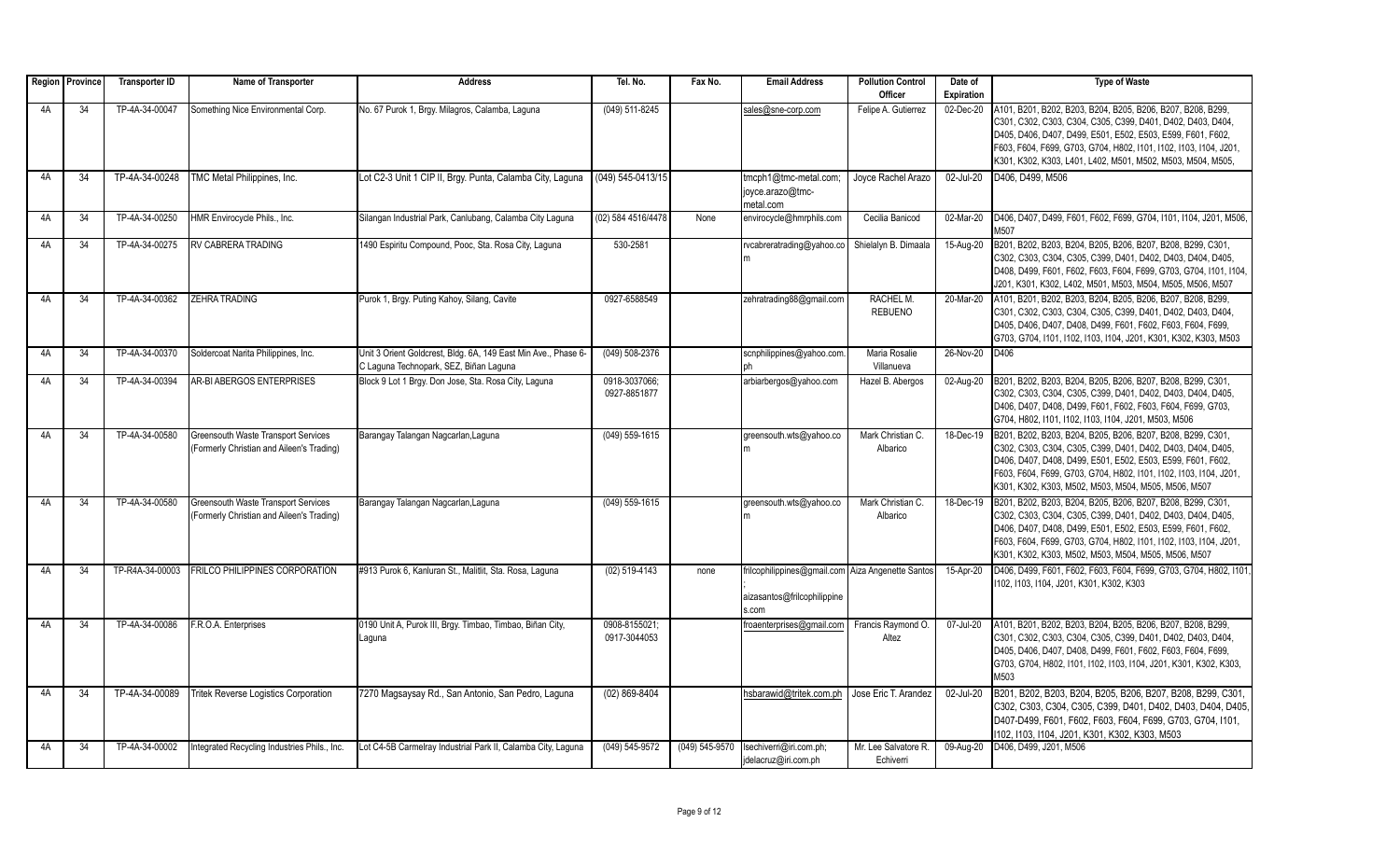|    | Region   Province | <b>Transporter ID</b> | Name of Transporter                                                                   | <b>Address</b>                                                                                                                                        | Tel. No.                             | Fax No.        | <b>Email Address</b>                                           | <b>Pollution Control</b><br>Officer | Date of<br><b>Expiration</b> | <b>Type of Waste</b>                                                                                                                                                                                                                                                                                                         |
|----|-------------------|-----------------------|---------------------------------------------------------------------------------------|-------------------------------------------------------------------------------------------------------------------------------------------------------|--------------------------------------|----------------|----------------------------------------------------------------|-------------------------------------|------------------------------|------------------------------------------------------------------------------------------------------------------------------------------------------------------------------------------------------------------------------------------------------------------------------------------------------------------------------|
| 4A | 34                | TP-4A-34-00010        | Mary Check Trading                                                                    | Office Address: Atdramam Ville, Brgy. Real, Calamba City,                                                                                             | (049) 502-4278                       |                | lorna1715@yahoo.com                                            | Nereo A. Barrientos                 | 15-Aug-20                    | B201, B202, B203, B204, B205, B206, B207, B208, B299, H802, I101                                                                                                                                                                                                                                                             |
|    |                   |                       |                                                                                       | Laguna; Garage Address: Mamatid Road, Brgy. Banlic,<br>Cabuyao City, Laquna                                                                           |                                      |                |                                                                |                                     |                              | 102. I103. I104. J201                                                                                                                                                                                                                                                                                                        |
| 4A | 34                | TP-4A-34-00015        | Riffa Antonio Gen. Merchandise & Services                                             | Blk. 5A2 Lt-16C, Juana 6 Subdivision, Gabriel St., San<br>Francisco, Biñan, Laguna                                                                    | (02) 664-4024/529-<br>2157           | (02) 529-2157  | benjie.razalan@yahoo.com                                       | Delfin F. Razalan                   | 01-Aug-20                    | B201, B202, B203, B204, B205, B206, B207, B208, B299, C301,<br>C302, C303, C304, C305, C399, F601, F602, F603, F604, F699,<br>H802, I101, I102, I103, I104, K301, K302, K303, L401, L402, M501,<br>M503, M504, M506                                                                                                          |
| 4A | 34                | TP-4A-34-00009        | Maritrans Recycler, Inc.                                                              | Unit 3 D.M. Ragasa Warehouse, #763 National Highway,<br>Parian Calamba City, Laguna                                                                   | (049) 545-9055                       | (049) 545-9056 | meselag@pldtdsl.net;<br>norie genove@maritransre<br>cycler.com | Norelyn P. Genove                   | 03-Dec-20                    | B201, B202, B203, B204, B205, B206, B207, B208, B299, C301,<br>C302, C303, C304, C305, C399, D401, D402, D403, D404, D405,<br>D406, D407, D408, D499, E501, E502, E503, E599, F601, F602,<br>F603, F604, F699, G703, G704, H802, I101, I102, I103, I104, J201,<br>K301, K302, K303, M503, M504, M506, M507                   |
| 4A | 58                | TP-4A-58-00001        | CleanHAUL Environmental Services Inc.                                                 | Lot 31, 32 and 33 Block 1 Pines Street. Pinesville, Brgy.<br>Dolores, Taytay Rizal                                                                    | 02-727-9005                          | 02-727-9001    | admin@cleanhaul.ph                                             | Joy Faderogao                       | 28-Nov-20                    | B201, B202, B203, B204, B205, B206, B207, B208, B299, C301,<br>C302, C303, C304, C305, C399, D401, D402, D403, D404, D405,<br>D407, D408, D499, E501, E502, F601, F602, F603, F604, F699,<br>G703, G704, H802, I101, I102, I103, I104, J201, K301, K302, K303,<br>L401, L402, M501, M503, M504, M505, M506, M507             |
| 4A | 58                | TP-4A-58-00004        | New Parbuilt Construction and Services<br>Corporation                                 | 67 Gen. Luna St., Ampid 2, San Mateo Rizal                                                                                                            | 570-2059: 997-7220                   | 571-9627       | newparbuiltcs@yahoo.com;<br>newparbuiltcorp@gmail.co           | Menchie C. Calabitin                | 17-Sep-20                    | A101, B201, B202, B203, B204, B205, B206, B207, B208, B299,<br>C301, C302, C303, C304, C305, C399, D401, D402, D403, D404,<br>D405, D406, D407, D408, D499, E501, E502, E503, E599, F601,<br>F602, F603, F604, F699, G703, G704, H802, I101, I102, I103, I104,<br>J201, K301, K302, K303, M501, M502, M503, M504, M506, M507 |
| 4A | 58                | TP-4A-58-00011        | Dynamo Trucking & Development<br>Corporation                                          | Office Address: Brgy. Mambugan, Antipolo City, Rizal / Garage<br>Address: Unit 307 J & F Bldg. 2, V.V. Soliven Avenue 3, San<br>Isidro, Cainta, Rizal | (02) 477-7613                        | (02) 477-7613  | ddc_philippines@yahoo.co                                       | Josephine G. De Dios                | 03-Sep-20                    | A101, B201, B202, B203, B204, B205, B206, B207, B208, B299,<br>C301, C302, C303, C304, C305, C399, D401, D402, D403, D404,<br>D405, D406, D407, D408, D499, F601, F602, F603, F604, F699,<br>G703, G704, I101, I102, I103, I104, J201, K301, K302, K303, M503                                                                |
| 4A | 58                | TP-4A-58-00014        | Ocean Deep Enterprises                                                                | Blk. 3 Lot 3, Samba Ville, Antipolo City, Rizal                                                                                                       | $(046)$ 489-66-16                    |                | oceandeepenterprises@yah<br>oo.com                             | Anna Mea Canua                      | 15-Aug-20                    | B201, B202, B203, B204, B205, B206, B207, B208, B299, C301,<br>C302, C303, C304, C305, C399, D401, D403, D404, D405, D406,<br>D407, D408, D499, F601, F602, F603, F604, F699, G703, G704,<br>H802, I101, I102, I103, I104, J201, M506                                                                                        |
| 4A | 58                | TP-4A-58-00020        | Cañaveral Trading                                                                     | Blk. 19 Portugal St., Brgy. Sta. Ana, Taytay, Rizal                                                                                                   | 571-9486                             |                | canaveraltrading@gmail.co                                      | Edwin P. Cañaveral                  | 11-Jun-20                    | 1101.1102                                                                                                                                                                                                                                                                                                                    |
| 4A | 58                | TP-4A-58-00815        | Royal Earth Enterprises                                                               | Road 20 Extension, Nagtinig, Brgy. San Juan, Taytay, Rizal                                                                                            | (02) 298-7385 /<br>0938-435008: 0956 |                | royalearthent@gmail.com                                        | Ms. Reychelle R.<br>Rañosa          | 17-Sep-20                    | B207, B208, B299, C301, D406, D407, F601, F602, F603, G704,<br>H802, I101, I102, I103, I104, J201, M503, M506                                                                                                                                                                                                                |
| 4A | 58                | TP-4A-58-00052        | Five J Drum Dealer                                                                    | Golden Hills, Cabrera Road, Brgy. San Roque, Antipolo City,<br>Rizal                                                                                  | 211-4250                             |                | jaysonobena 8132@yahoo.<br>com                                 | Jayson Obeña                        | 12-Dec-20                    | B201, B202, B203, B204, B205, B206, B207, B208, B299, F601,<br>F602, F603, F604, F699, G703, G704, I101, J201, M504                                                                                                                                                                                                          |
| 4A | 58                | M-TP-4A-58-00027      | <b>J. MASAYA ENTERPRISES</b>                                                          | 399 G. Paz, Sitio Tipi, Hulu, Pilillia, Rizal                                                                                                         | 0927-8549189                         |                |                                                                | Jaime Masaya                        | 03-Jul-20                    | 1101, 1102, 1102, 1104                                                                                                                                                                                                                                                                                                       |
| 4B | 53                | TP-4B-53-00040        | Pollution Abatement System Specialists, Inc. Brgy. Sta. Lourdes, Puerto Princesa City |                                                                                                                                                       | 0966-4139797                         |                | mail.fwd@gmail.com                                             | Engr. Irene Rosell-<br>Doños        | 27-Jan-20                    | M501                                                                                                                                                                                                                                                                                                                         |
| 5  | 16                |                       | M-TP-R5-16-00009 Rosary of Virgin Mary Hospital                                       | M. Roxas St., Brgy. St. Elena (Poblacion), Sta. Elena,<br><b>Camarines Norte</b>                                                                      | (054) 885-0764                       |                | nolibayani@yahoo.com                                           | Marlo Castillo                      | 08-Feb-20                    | M501                                                                                                                                                                                                                                                                                                                         |
| 6  | 04                | TP-R6-04-00082        | Westy Transporter (Formerly Westy Used<br>Cooking Oil Trading)                        | Sitio Airport, Caticlan, Malay, Aklan                                                                                                                 | (036) 288-9518                       |                | hazwastewestytransporter<br>@gmail.com                         | Mary Ann C.<br>Hermosilla           | 01-Aug-20                    | A101, B201, B202, B203, B204, B205, B206, B207, B208, B299,<br>C301, C302, C303, C304, C305, C399, D404, D406, D407, F601,<br>F602, F603, F604, F699, G703, G704, H802, I101, I102, I103, I104,<br>J201, K301, K302, K303, M501, M503, M504, M505, M506, M507                                                                |
| 6  | 30                | TP-R6-30-00026        | Urban Hazmat Transport Services formerly<br>Urban Metal Trading                       | Brgy. Camangay Leganes Iloilo                                                                                                                         | +639778353355                        |                | umt041006@gmail.com                                            | Jefferson C. Salada                 | 14-Feb-20                    | D407, F601, F602, F603, F604, F699, G703, G704, H802, I101, I102,<br>103, I104, J201, M501, M503, M504, M505, M506, M507                                                                                                                                                                                                     |
| 6  | 30                | TP-R6-30-00170        | SOLLESTA-NIELSEN CORPORATION                                                          | BRGY, TALANGHAUAN, SANTA BARBARA, ILOILO                                                                                                              | 033-5238473                          |                | jmcsollesta@gmail.com                                          | FRANCIS JOY C.<br><b>SOLLESTA</b>   | 14-Feb-20                    | 102                                                                                                                                                                                                                                                                                                                          |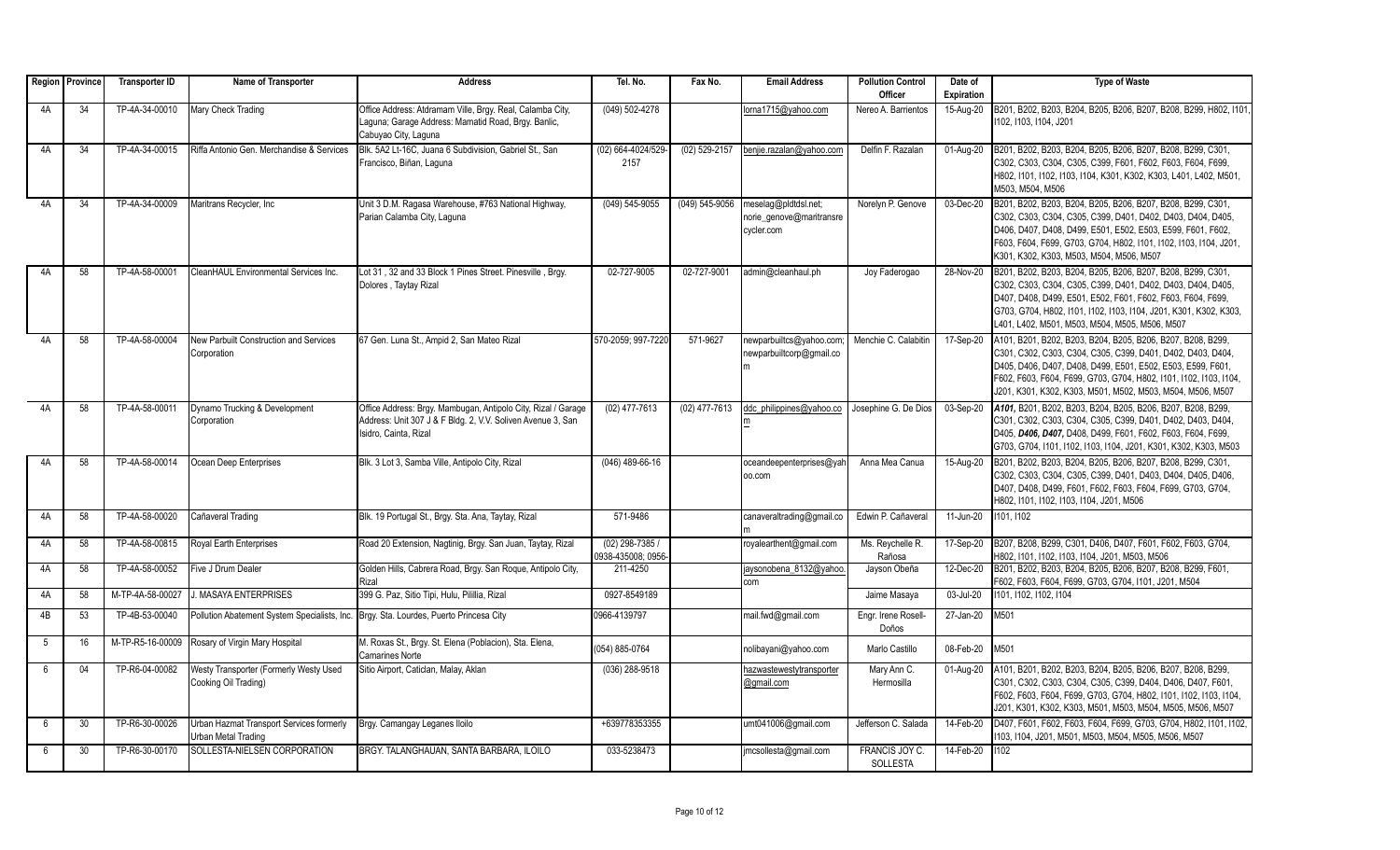|                 | Region   Province | <b>Transporter ID</b> | Name of Transporter                                         | <b>Address</b>                                                                                                        | Tel. No.          | Fax No.          | <b>Email Address</b>                                                   | <b>Pollution Control</b>    | Date of        | <b>Type of Waste</b>                                                                                                                                                                                                                                                                                                                              |
|-----------------|-------------------|-----------------------|-------------------------------------------------------------|-----------------------------------------------------------------------------------------------------------------------|-------------------|------------------|------------------------------------------------------------------------|-----------------------------|----------------|---------------------------------------------------------------------------------------------------------------------------------------------------------------------------------------------------------------------------------------------------------------------------------------------------------------------------------------------------|
|                 |                   |                       |                                                             |                                                                                                                       |                   |                  |                                                                        | Officer                     | Expiration     |                                                                                                                                                                                                                                                                                                                                                   |
| 6               | 30                | M-TP-R6-30-00036      | Magallanes Engineering & Waste<br>Management Services       | Brgy. Mali-ao, Pavia, Iloilo                                                                                          | 0999-9924175      |                  | Mavic venezuela@vahoo.c<br>om                                          | Alan M. Saluba              | 08-Nov-20      | 1101                                                                                                                                                                                                                                                                                                                                              |
| 6               | 45                | TP-R6-45-00269        | Upward Agro-Industrial Corporation                          | No. 22 13th Lacson Street, Bacolod City, Negros Occidental                                                            | 034-4352748       |                  | upwardagrotransporter@gm<br>ail.com                                    | Melchor B. Parnago          | 08-Nov-20      | 1101                                                                                                                                                                                                                                                                                                                                              |
| $\overline{7}$  | 22                |                       | M-TP-R7-22-00006 AAC Lightweight Block Corporation          | Brgy. Tulay, Minglanilla, Cebu                                                                                        | $(032)$ 490-6620  | $(032)$ 254-8193 | aamiscalajr@primary.com.p                                              | Alan A. Miscala, Jr.        | 08-Feb-20      | 1101, 1102                                                                                                                                                                                                                                                                                                                                        |
| $\overline{7}$  | 22                | M-TP-R7-22-00020      | Holcim Philippines Inc.                                     | #5 Unitop Warehouse, Looc, Mandaue City, Cebu                                                                         | $(02)$ 465-9585   |                  | frederic.vallat@geocycle.co   Ryan Intong Maghinay                     |                             | 13-Jun-20      | F601, F602, F604, F699, G703, G704, H802, I101, I104, J201, M504                                                                                                                                                                                                                                                                                  |
| $\overline{7}$  | 22                | TP-R7-22-00047        | Maritrans Recycler, Inc.                                    | Sitio Baas, Brgy. Pagsabungan, Mandaue City, 6014                                                                     | (032) 345-9525/26 | (032) 345-9524   | mesecebu@pldtdsl.net                                                   | Teddylyn T. Reyes           | 17-Sep-20      | D402, D403, D404, D405, D406, D407, D499, F601, F602, F603,<br>F699, G703, G704, H802, I101, I102, I104, J201, K301, K302, K303,<br>M506. M507                                                                                                                                                                                                    |
| $\overline{7}$  | 22                | TP-R7-22-00080        | Pollution Abatement Systems Specialist Inc                  | Rm 10 A. Geson Bldg D. Jakosalem St. Cebu City / Garage<br>Address: Sanitary Landfill, White Road Inayawan, Cebu City | (032) 2551535     | (032) 5203251    | mailfwd.passi@gmail.com                                                | Engr. Julito T. Pogoy       | 13-Jun-20      | M501                                                                                                                                                                                                                                                                                                                                              |
| $\overline{7}$  | 22                | TP-R7-22-00100        | Enviro-Q-Trends Corporation                                 | Room 203-A, 2nd Flr., Northgate Centre, Don Manuel Gutianuy<br>Complex, Gov. Cuenco Ave., Banilad, Cebu City          | (032) 418-1193    | (032) 418-1193   | envirotrends@yahoo.com                                                 | Nynfa S. Prosia             | 25-Apr-20      | A101, B201, B202, B203, B204, B205, B206, B207, B208, B299,<br>C301, C302, C303, C304, C305, C399, D404, D405, D406, D407,<br>D408, D499, E502, E503, E599, F601, F602, F603, F604, F699,<br>G703, G704, H802, I101, I102, I103, I104, J201, K301, K302, K303,<br>M502, M503, M504, M505, M506, M507                                              |
|                 | 22                | TP-R7-22-00164        | Cebu Megalube Used Oil Recycle                              | Baha-Baha, Tayud, Consolacion, Cebu                                                                                   | (032) 266-1268    | (032) 268-3043   | cebumegalube2017@gmail.                                                | Genivive L. Retuerto        | 27-Nov-20      | 1101, 1102, 1104                                                                                                                                                                                                                                                                                                                                  |
|                 | 22                | TP-R7-22-00220        | Cebu Common Treatment Facility, Inc.                        | Sanitary Landfill Compound, White Road, Inayawan, Cebu City,<br>6000, Philippines                                     | (032) 273-3137    | (032) 273-3137   | cebucommon@hotmail.com<br>poncejj@live.com                             | Jeliza B. Ponce             | 21-Mar-20      | A101, B201, B202, B203, B204, B205, B206, B207, B208, B299,<br>C301, C302, C303, C304, C305, C399, D401, D402, D403, D404,<br>D405, D406, D407, D408, D499, F601, F602, F603, F604, F699,<br>G703, G704, I101, I104, J201, K301, K302, K303, M506, M507                                                                                           |
|                 | 22                | TP-R7-22-00604        | Arc Merchandising                                           | Purok Pomelo, Pamutongan, Jubay, Liloan, Cebu                                                                         | (032) 424-1457    | (032) 424-1457   | arcmerchandising@yahoo.c<br>om                                         | Richard C. Gallego          | 02-Jul-20      | B201, B202, B203, B204, B205, B206, B207, B208, B299, C301,<br>C302, C303, C304, C305, C399, D407, F602, F603, F604, G703,<br>G704, H802, I101, I102, I103, I104, J201, K301, K302, K303, M503                                                                                                                                                    |
| $\overline{7}$  | 22                | TP-R7-22-00222        | MEDCLEAN Management Solutions, Inc.                         | Castillex Compound, ML Quezon St., Cabancalan, Mandaue<br>City                                                        | (032) 3447378     | (032) 3450596    | medtranport@yahoo.com                                                  | Januarius Nacional          | 01-Aug-20      | M501                                                                                                                                                                                                                                                                                                                                              |
| $\overline{7}$  | 22                | M-TP-R7-22-00033      | Tsuneishi Heavy Industries (Cebu), Inc.                     | West Cebu Industrial Park - SEZ, Buanoy, Balamban, Cebu                                                               | (032) 230-8421    | (032) 230-8429   | judy.jubay@tsuneishi.com                                               | Judy M. Jubay               | 17-Sep-20      | F601, F602                                                                                                                                                                                                                                                                                                                                        |
| $\overline{7}$  | 22                | M-TP-R7-22-00025      | P & J Septic Tank Hauler and Clean Up<br>Services           | 786 Kcorman's Building, Ma. Gochan, Mambaling, Cebu City                                                              | (032) 319-0303    | (032) 414-3691   | piseptic services@gmail.co                                             | Alan C. Arranquez           | 18-Oct-20      | H802                                                                                                                                                                                                                                                                                                                                              |
| 8               | 37                | TP-R8-37-00001        | Cleanaway Philippines, Inc.                                 | LIDE, Brgy. Libertad, Isabel, Leyte                                                                                   | (053) 556-8705    | n/a              | jqmoraleta@cleanway.com.<br>lph:<br>cheryl.mahusay@cleanway.<br>com.ph | Cheryl B. Mahusay           | 30-Apr-20      | A101, B201, B202, B203, B204, B205, B206, B207, B208, B299,<br>C301, C302, C303, C304, C305, C399, D401, D402, D403, D404,<br>D405, D406, D407, D408, D499, E501, E502, E503, E599, F601,<br>F602, F603, F604, F699, G703, G704, H802, I101, I102, I103, I104,<br>J201, K301, K302, K303, L401, L402, M501, M502, M503, M504,<br>M505, M506, M507 |
| 10 <sup>°</sup> | 13                |                       | M-TP-R10-13-00028 Silver Plastic Scrap Products Wholesaling | P-6B, Panadtalan, Maramag, Bukidnon                                                                                   | 0917-7192612      |                  | joebagsilver@gmail.com;<br>silverplastic.jean@gmail.co                 | Jean J. Robles              | 02-Aug-20      | M504                                                                                                                                                                                                                                                                                                                                              |
| 10              | 13                |                       | M-TP-R10-13-00001 Matrivino General Merchandise             | P9, South Poblacion, Maramag, Bukidnon                                                                                | 0917-5147526      |                  | jayn 0923@yahoo.com                                                    | Restituto Cabantac          | 12-Dec-20      | 1102                                                                                                                                                                                                                                                                                                                                              |
| 10              | 43                | M-TP-R10-43-00031     | Inciong Trading                                             | Villa Verde, Purok 11, Baloy, Tablon, Cagayan de Oro City                                                             | 0997-3806602      |                  | i.jameskenneth21@gmail.co                                              | James Kenneth D.<br>Inciong | 17-Sep-20      | 102                                                                                                                                                                                                                                                                                                                                               |
| 11              | 23                | TP-R11-23-00009       | <b>WAVE INDUSTRIAL SALES</b>                                | Purok 4, Brgy. Maduao, Panabo City, Davao del Norte                                                                   | 082-234-2015      | 082-234-2015     | waveindlsale@yahoo.com                                                 | AGNES M. TOM                | 24-Jan-20      | 1101                                                                                                                                                                                                                                                                                                                                              |
| 11              | 23                | TP-R11-23-00007       | PEMA Plastic Products, Inc.                                 | Feeder Road 2, Sto. Tomas, Davao del Norte                                                                            | (084) 8292118     | (084) 8292118    | none                                                                   | Lovely Queen F.<br>Badbadon | 02-Jul-20      | M504                                                                                                                                                                                                                                                                                                                                              |
| 11              | 23                |                       | TP-R11-23-00059 Macondray Plastics Products, Inc.           | Purok Uno, Brgy. Tagpore, Panabo City, Davao del Norte                                                                | 084-8231539       |                  | anarabilla@gmail.com                                                   | Alberto N. Arabilla Jr.     | 08-Nov-20 M504 |                                                                                                                                                                                                                                                                                                                                                   |